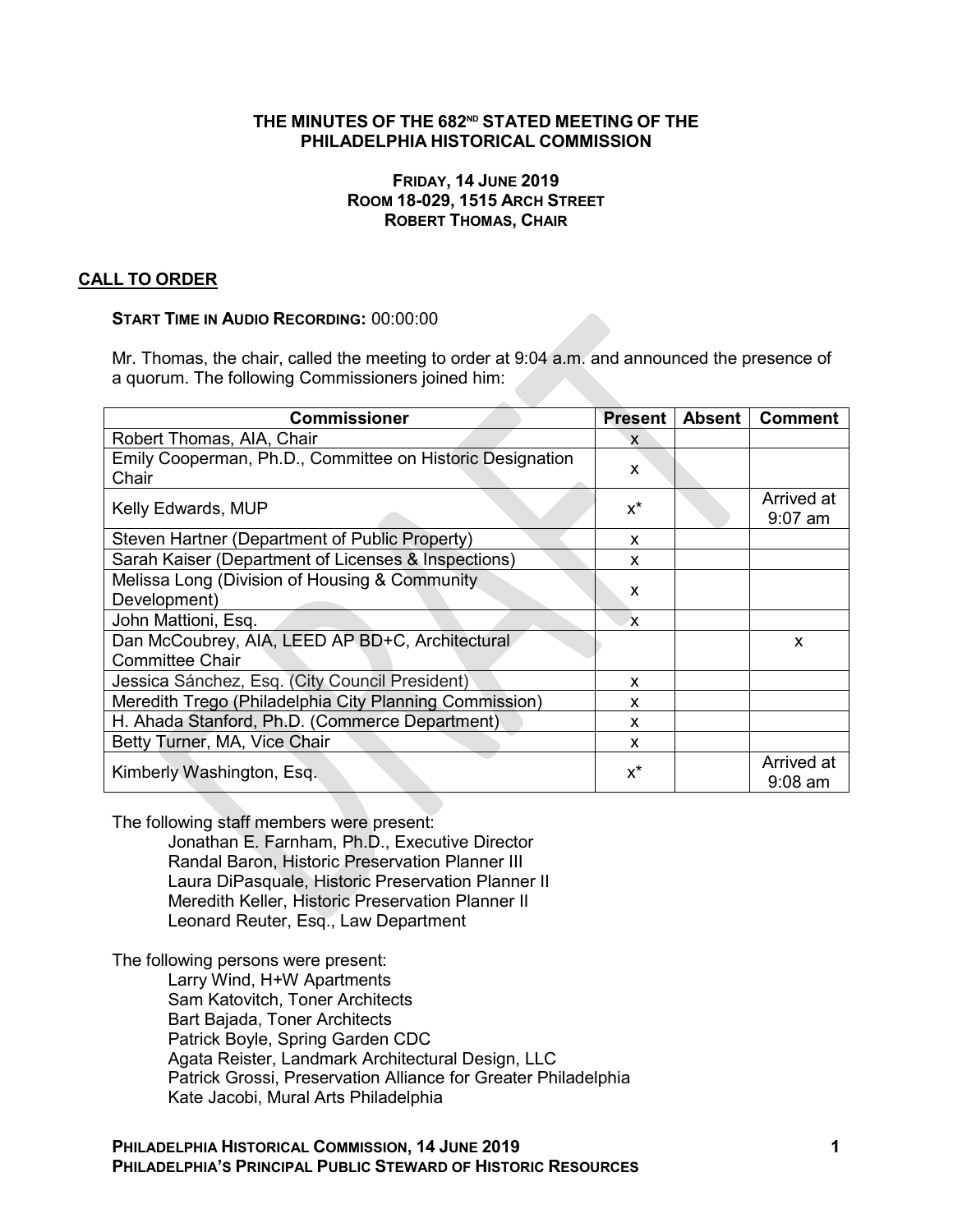Eric Okdeh, Mural Arts Philadelphia Paul Steinke, Preservation Alliance for Greater Philadelphia John Totes, John Totes Architecture and Design, LLC Cindy Hamilton, Heritage Consulting Group David Gest, Esq., Ballard Spahr LLP Michael Caine, Old First United Church of Christ Ivy Truong, Community Ventures David LaFontaine, Community Ventures Troy Hannigan, Community Ventures Patrick Isaac, Community Ventures Kathy Lent, BWA Architecture + Planning Morris Zimmerman, BWA Architecture + Planning Paul Boni, Society Hill Civic Association/Crosstown Coalition Dennis Carlisle, OCF Realty Lindsey Burstein, OCF Realty Sam Epstein, OCF Realty Steven Peitzman Oscar Beisert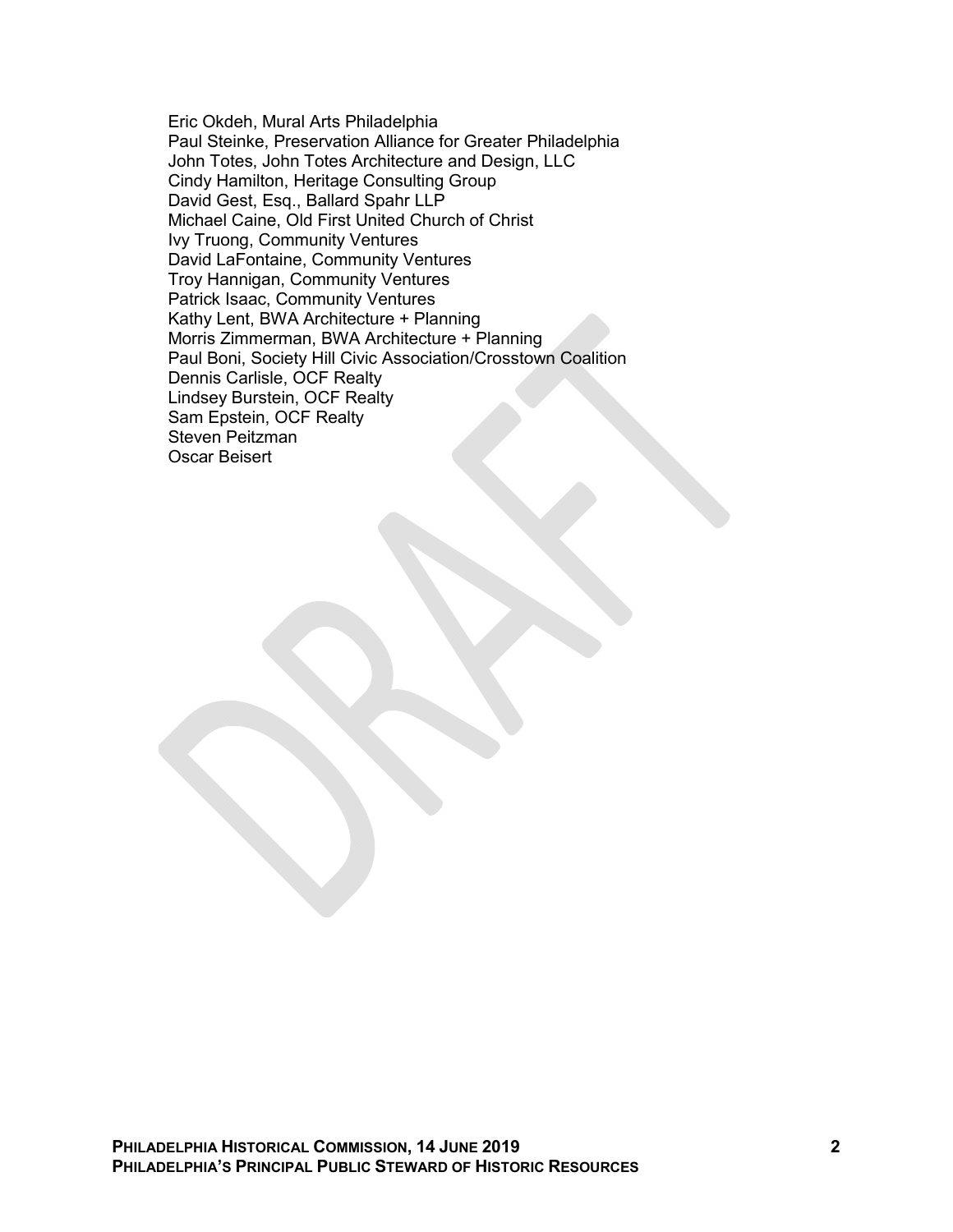## **ADOPTION OF MINUTES, 681ST STATED MEETING, 10 MAY 2019**

#### **START TIME IN AUDIO RECORDING:** 00:00:00

#### **DISCUSSION:**

 Mr. Thomas asked the Commissioners for any additions or corrections to the minutes of the preceding meeting, the 681<sup>st</sup> Stated Meeting, held 10 May 2019. None were offered.

### **PUBLIC COMMENT:** None

ACTION: Ms. Turner moved to approve the minutes of the 681<sup>st</sup> Stated Meeting of the Philadelphia Historical Commission, held 10 May 2019. Mr. Mattioni seconded the motion, which passed unanimously.

| <b>ITEM: Adoption of Minutes, 681st Stated Meeting</b><br><b>MOTION: Approval</b><br><b>MOVED BY: Turner</b><br><b>SECONDED BY: Mattioni</b> |              |             |                |               |               |  |  |
|----------------------------------------------------------------------------------------------------------------------------------------------|--------------|-------------|----------------|---------------|---------------|--|--|
|                                                                                                                                              |              | <b>VOTE</b> |                |               |               |  |  |
| <b>Commissioner</b>                                                                                                                          | Yes          | <b>No</b>   | <b>Abstain</b> | <b>Recuse</b> | <b>Absent</b> |  |  |
| Thomas, Chair                                                                                                                                | X            |             |                |               |               |  |  |
| Cooperman                                                                                                                                    | $\mathsf{X}$ |             |                |               |               |  |  |
| Edwards                                                                                                                                      |              |             |                |               | X             |  |  |
| Hartner (DPP)                                                                                                                                | X            |             |                |               |               |  |  |
| Kaiser (L&I)                                                                                                                                 | X            |             |                |               |               |  |  |
| Long (DHCD)                                                                                                                                  | X            |             |                |               |               |  |  |
| Mattioni                                                                                                                                     | X            |             |                |               |               |  |  |
| McCoubrey                                                                                                                                    |              |             |                |               | X             |  |  |
| Sánchez (Council)                                                                                                                            | X            |             |                |               |               |  |  |
| Trego (PCPC)                                                                                                                                 | X            |             |                |               |               |  |  |
| Stanford (Commerce)                                                                                                                          | $\mathsf{x}$ |             |                |               |               |  |  |
| Turner, Vice Chair                                                                                                                           | X            |             |                |               |               |  |  |
| Washington                                                                                                                                   |              |             |                |               | X             |  |  |
| Total                                                                                                                                        | 10           |             |                |               | 3             |  |  |

# **THE REPORT OF THE ARCHITECTURAL COMMITTEE, 28 MAY 2019**

Dan McCoubrey, Chair

#### **CONSENT AGENDA**

#### **START TIME OF DISCUSSION IN AUDIO RECORDING:** 00:02:03

## **DISCUSSION:**

 Mr. Thomas asked the Commissioners for comments on the Consent Agenda. None were offered.

**PUBLIC COMMENT:** None.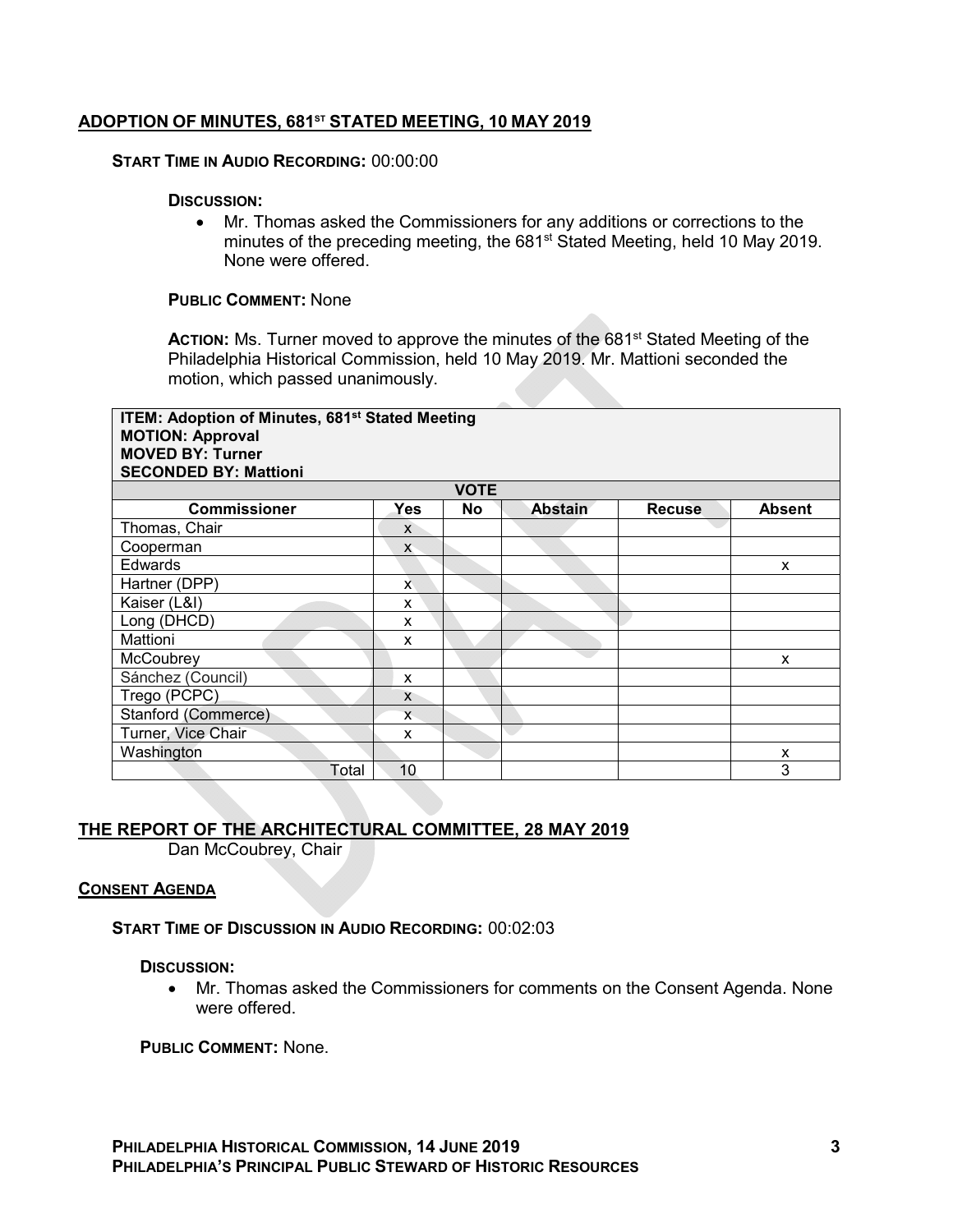**ACTION:** Ms. Trego moved to adopt the recommendation of the Architectural Committee for the applications for 125 N.  $10<sup>th</sup>$  Street, 2213 Green Street, and 314 S.  $10<sup>th</sup>$  Street. Ms. Cooperman seconded the motion, which passed unanimously.

| <b>ITEM: CONSENT AGENDA</b><br><b>MOTION: Adopt the Consent Agenda</b><br><b>MOVED BY: Trego</b><br><b>SECONDED BY: Cooperman</b> |     |             |                |               |               |  |  |  |
|-----------------------------------------------------------------------------------------------------------------------------------|-----|-------------|----------------|---------------|---------------|--|--|--|
|                                                                                                                                   |     | <b>VOTE</b> |                |               |               |  |  |  |
| <b>Commissioner</b>                                                                                                               | Yes | No          | <b>Abstain</b> | <b>Recuse</b> | <b>Absent</b> |  |  |  |
| Thomas, Chair                                                                                                                     | X   |             |                |               |               |  |  |  |
| Cooperman                                                                                                                         | x   |             |                |               |               |  |  |  |
| Edwards                                                                                                                           |     |             |                |               | X             |  |  |  |
| Hartner (DPP)                                                                                                                     | X   |             |                |               |               |  |  |  |
| Kaiser (L&I)                                                                                                                      | x   |             |                |               |               |  |  |  |
| Long (DHCD)                                                                                                                       | x   |             |                |               |               |  |  |  |
| Mattioni                                                                                                                          | x   |             |                |               |               |  |  |  |
| McCoubrey                                                                                                                         |     |             |                |               | X             |  |  |  |
| Sánchez (Council)                                                                                                                 | x   |             |                |               |               |  |  |  |
| Trego (PCPC)                                                                                                                      | x   |             |                |               |               |  |  |  |
| Stanford (Commerce)                                                                                                               | x   |             |                |               |               |  |  |  |
| Turner, Vice Chair                                                                                                                | x   |             |                |               |               |  |  |  |
| Washington                                                                                                                        |     |             |                |               | X             |  |  |  |
| Total                                                                                                                             | 10  |             |                |               | 3             |  |  |  |

#### **AGENDA**

### **ADDRESS: 2026-28 SPRING GARDEN ST**

Proposal: Construct four-story multi-family dwelling on vacant lot Review Requested: Final Approval Owner: David Altenhofen Applicant: Susan Uhl, Landmark Architectural Design History: 1886 Individual Designation: 5/1/1975 District Designation: Spring Garden Historic District, Contributing, 10/11/2000 Staff Contact: Kim Chantry, kim.chantry@phila.gov, 215-686-7660

#### **BACKGROUND:**

The vacant lot at 2026 Spring Garden Street was historically the side yard of the double-wide lot for the building at 2028 Spring Garden Street. This applicant submitted an in-concept application in 2018 to gain clarity from the Historical Commission as to its level of review for new construction on the lot at 2026 Spring Garden Street, and to elicit comments on a proposed four-story, full-width building on the site. At its 13 July 2018 meeting, the Historical Commission unanimously voted to approve the application in concept. This in-concept approval was for a four-story, full-width building on the lot. As required, the applicant has submitted an application for final approval which closely resembles the prior in-concept application.

#### **SCOPE OF WORK**

- Demolish non-historic vestibule and site wall.
- Construct four-story multi-family building on vacant lot.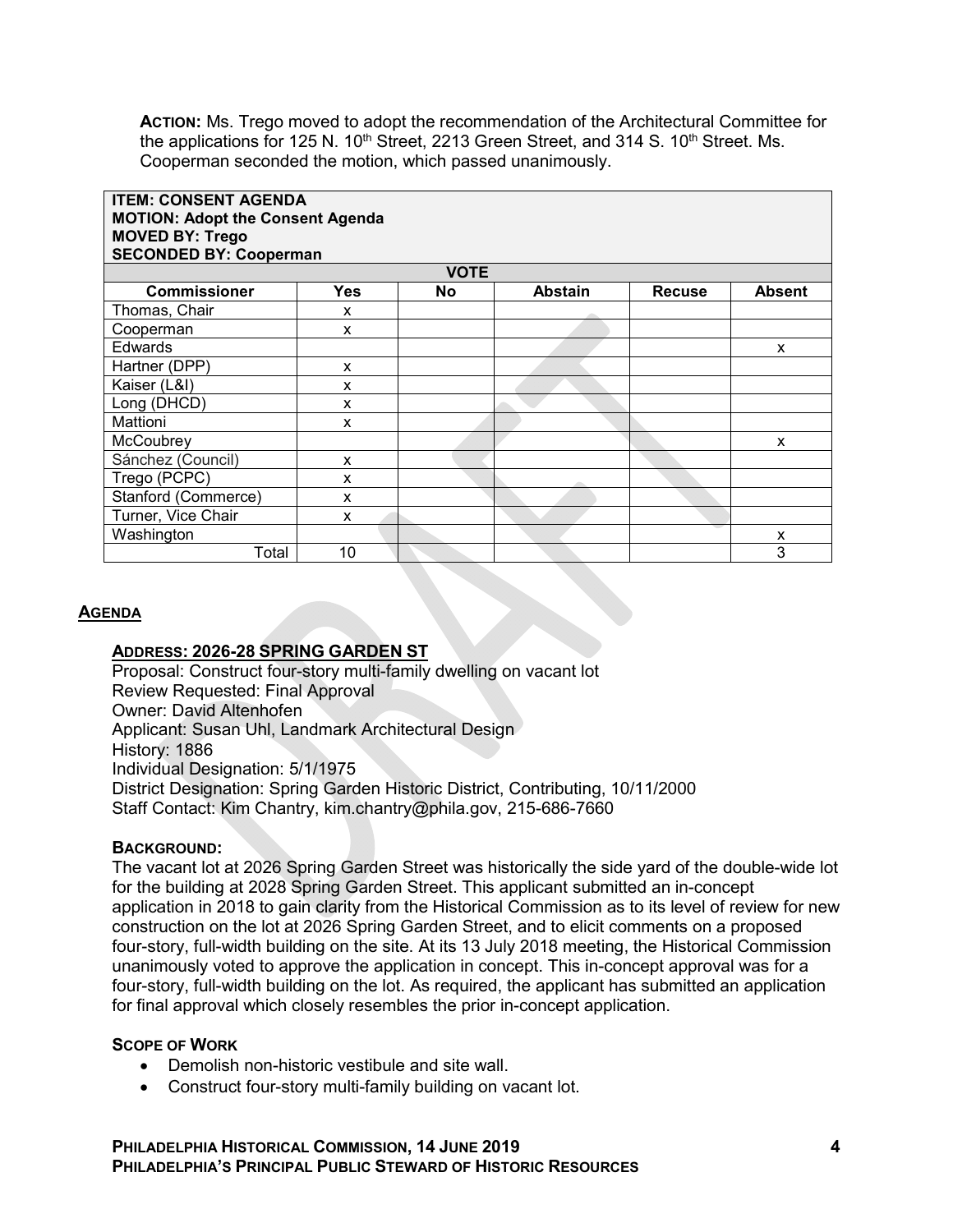## **STANDARDS FOR REVIEW:**

The Secretary of the Interior's Standards for the Treatment of Historic Properties and Guidelines include:

- *Standard 3: Each property shall be recognized as a physical record of its time, place, and use. Changes that create a false sense of historical development, such as adding conjectural features or architectural elements from other buildings, shall not be undertaken.*
	- $\circ$  Aspects of the proposed front façade, including door and windows, replicates the next door building to a level that is not preferred on new construction. These elements do not need to replicate historic elements exactly, but rather should be compatible with those historic elements but not to a degree that it creates a false sense of history.
- *Standard 9: New additions, exterior alterations, or related new construction will not destroy historic materials, features, and spatial relationships that characterize the property. The new works shall be differentiated from the old and will be compatible with the historic materials, features, size, scale and proportion, and massing to protect the integrity of the property and its environment.*
	- o The proposed building is compatible with the historic materials, features, size, scale and proportion, but is differentiated from the old in terms of width.
- *Standard 10: New additions and adjacent or related new construction shall be undertaken in such a manner that if removed in the future, the essential form and integrity of the historic property and its environment would be unimpaired.*   $\circ$  The building is proposed for construction on a vacant lot.

**STAFF RECOMMENDATION:** Approval, with the staff to review details, pursuant to Standards 9 and 10, and the 13 July 2018 in-concept approval by the Commission.

**ARCHITECTURAL COMMITTEE RECOMMENDATION:** The Architectural Committee voted to recommend denial, with the recommendation that the applicant make some of the revisions discussed to simplify the façade in a manner that allows it to be consistent with the character of the adjacent building.

## **START TIME OF DISCUSSION IN AUDIO RECORDING:** 00:03:25

#### **PRESENTERS:**

- Ms. DiPasquale presented the revised application to the Historical Commission.
- Architect Agata Reister represented the revised application.

#### **PUBLIC COMMENT:**

• Patrick Boyle, representing Spring Garden CDC, opposed the application, and referenced letters by Patricia Freeland of the Spring Garden Civic Association, which were provided to the Commission.

#### **HISTORICAL COMMISSION FINDINGS AND CONCLUSIONS:**

The Historical Commission found that:

 The Historical Commission approved in-concept a four-story, full-width building on the lot on 13 July 2018.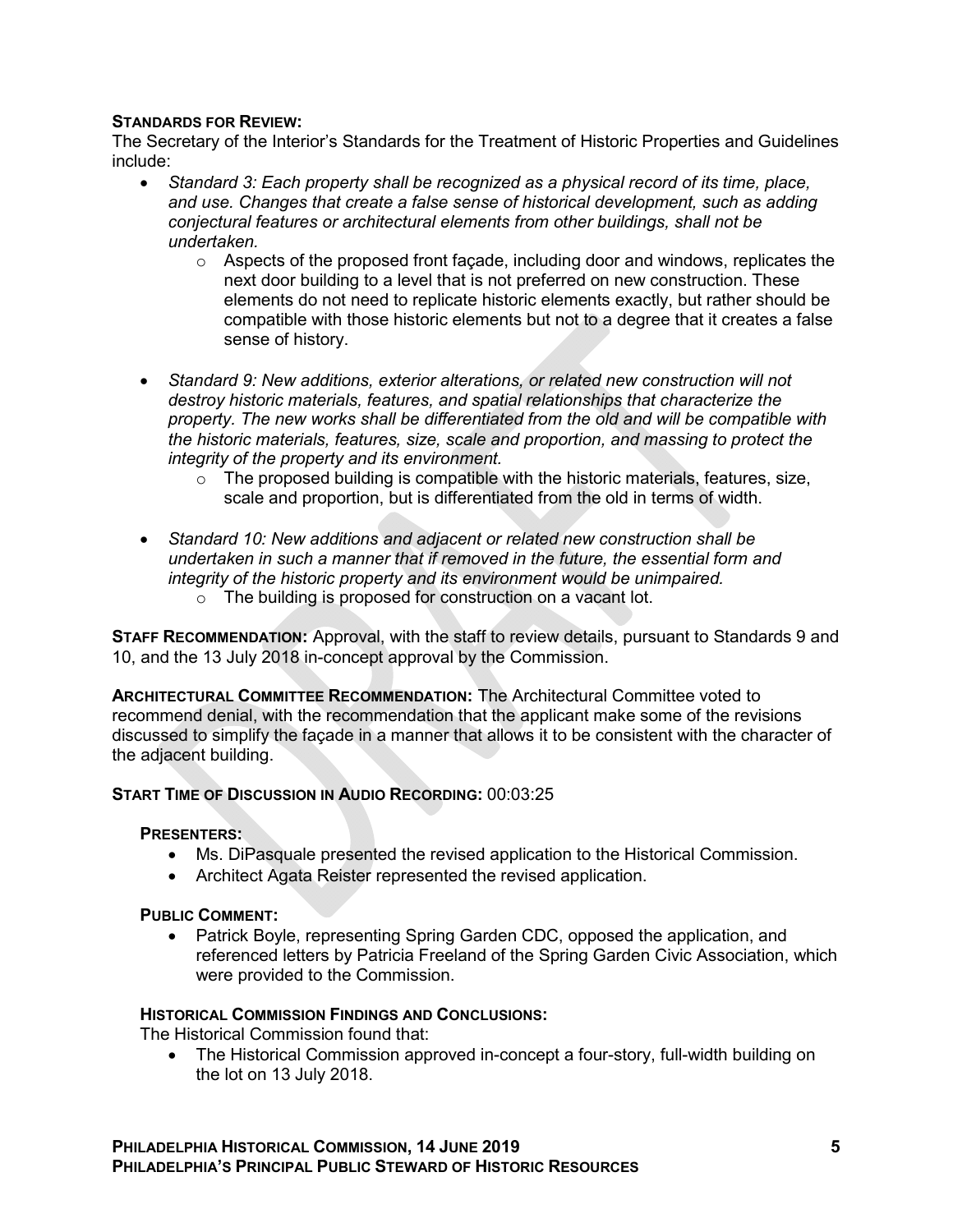- The lot at 2026 Spring Garden Street was historically the side yard of the doublewide lot for the building at 2028 Spring Garden Street.
- In the Spring Garden Historic District inventory, 2026 Spring Garden is listed as a vacant lot.
- The covered alley is provided to satisfy egress requirements.
- The existing site wall and fence on the lot is historic and its documentation has been included with the revised application.

The Historical Commission concluded that:

- Façade features have been simplified in the revised application to be consistent with, but not identical to, the adjacent building, per the Architectural Committee's recommendation, and satisfying Standard 3.
- The proposed building is compatible with the historic materials, features, size, scale and proportion, but is differentiated from the old, satisfying Standard 9.
- The building could be removed in the future and the essential form and integrity of the historic property and its environment would be unimpaired, satisfying Standard 10.

**ACTION:** Ms. Cooperman moved to approve the revised application with Façade Option 3, with the staff to review details, including window framing at the fourth floor, pursuant to Standards 3, 9, and 10. Ms. Trego seconded the motion, which passed unanimously.

| ITEM: 2026-28 Spring Garden St<br><b>MOTION: Approval with conditions</b><br><b>MOVED BY: Cooperman</b><br><b>SECONDED BY: Trego</b> |              |             |                |               |               |  |  |
|--------------------------------------------------------------------------------------------------------------------------------------|--------------|-------------|----------------|---------------|---------------|--|--|
|                                                                                                                                      |              | <b>VOTE</b> |                |               |               |  |  |
| <b>Commissioner</b>                                                                                                                  | <b>Yes</b>   | <b>No</b>   | <b>Abstain</b> | <b>Recuse</b> | <b>Absent</b> |  |  |
| Thomas, Chair                                                                                                                        | X            |             |                |               |               |  |  |
| Cooperman                                                                                                                            | X            |             |                |               |               |  |  |
| Edwards                                                                                                                              | X            |             |                |               |               |  |  |
| Hartner (DPP)                                                                                                                        | X            |             |                |               |               |  |  |
| Kaiser (L&I)                                                                                                                         | X            |             |                |               |               |  |  |
| Long (DHCD)                                                                                                                          | X            |             |                |               |               |  |  |
| Mattioni                                                                                                                             | X            |             |                |               |               |  |  |
| McCoubrey                                                                                                                            |              |             |                |               | X             |  |  |
| Sánchez (Council)                                                                                                                    | $\mathbf{x}$ |             |                |               |               |  |  |
| Trego (PCPC)                                                                                                                         | X            |             |                |               |               |  |  |
| Stanford (Commerce)                                                                                                                  | x            |             |                |               |               |  |  |
| Turner, Vice Chair                                                                                                                   | X            |             |                |               |               |  |  |
| Washington                                                                                                                           | $\mathsf{x}$ |             |                |               |               |  |  |
| Total                                                                                                                                | 10           |             |                |               |               |  |  |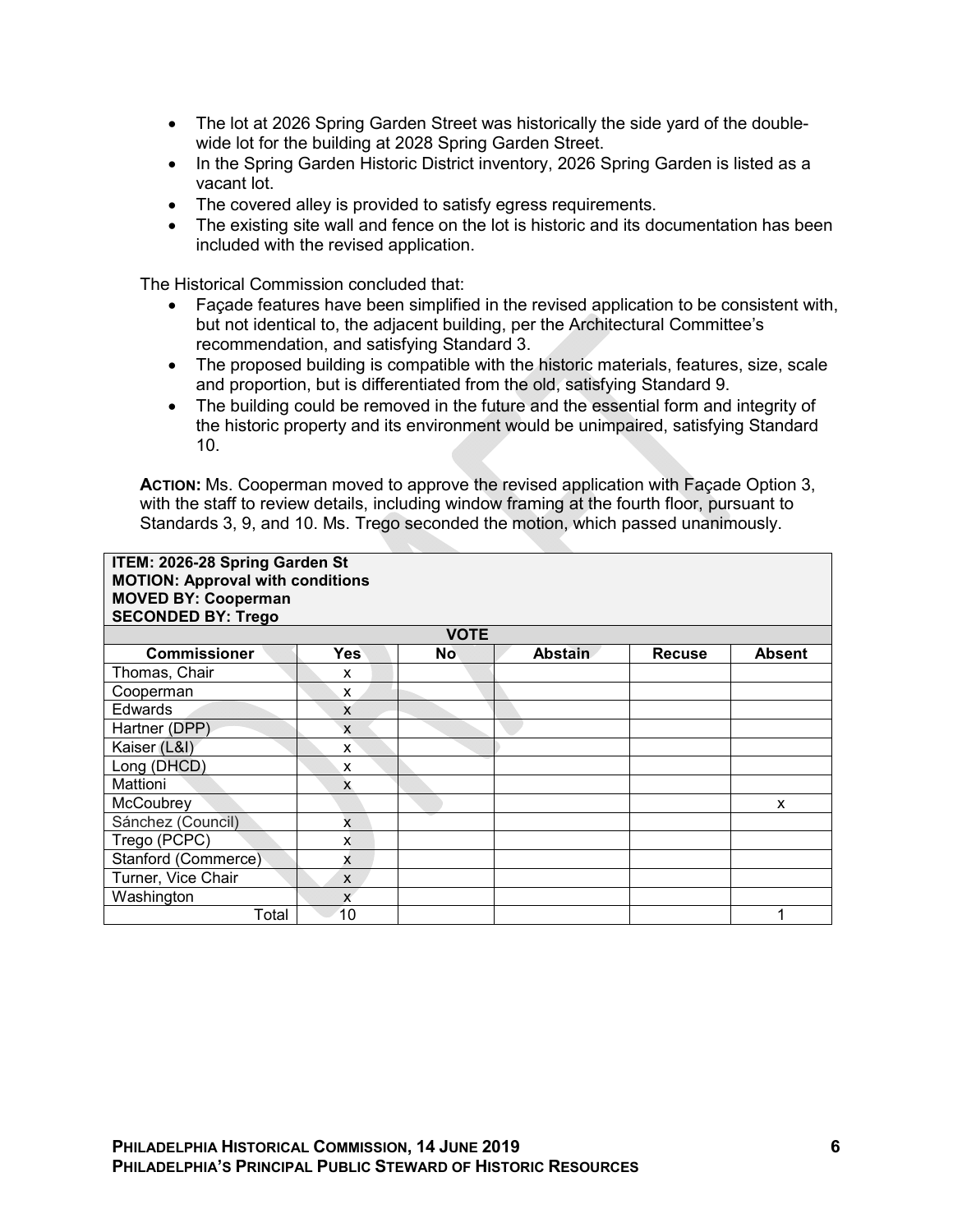# **ADDRESS: 6605 AND 6607 RIDGE AVE**

Proposal: Remove rear additions; construct multifamily dwellings on subdivided lots Review Requested: Review In Concept Owner: 6605 Ridge Realty LLC & 6607 Ridge Realty LLC Applicant: Ian Toner, Toner Architects History: 1868 Individual Designation: None District Designation: Ridge Avenue Roxborough Thematic Historic District, Contributing, 10/12/2018 Staff Contact: Laura DiPasquale, laura.dipasquale@phila.gov, 215-686-7660

## **BACKGROUND:**

The buildings at 6605 and 6607 Ridge Avenue are three-story stone twin houses with historic two-story rear ells and non-historic one-story rear additions. Historically, the twin occupied the same parcel, which featured a frame stable at the rear. The land to the southeast of 6605 Ridge Avenue, at the corner of Gorgas Lane and Ridge Avenue, has never been developed.

This in-concept application proposes to remove the one-story additions on the historic houses, constructed in 1940 (6605) and in the 1980s (6607), and to subdivide the properties and construct three multi-family buildings on the subdivided parcels. The new "Building 1," which would be constructed to follow the angle of the corner of Ridge and Gorgas, would be set approximately 10 feet from the existing building at 6605 Ridge.

While the Historical Commission has full jurisdiction over the proposed construction, given the purpose of the thematic, not geographical, district to protect historic buildings along Ridge Avenue, the staff recommends that the Commission treat the new construction at the rear of the property with greater flexibility. The staff recommends that the applicants provide greater consideration to the compatibility of the proposed "Building 1" with the site and the existing structures.

## **SCOPE OF WORK:**

- Demolish rear additions.
- Subdivide properties.
- Construct three, three-story multi-family buildings.

## **STANDARDS FOR REVIEW:**

The Secretary of the Interior's Standards for the Treatment of Historic Properties and Guidelines include:

- *Standard 2: The historic character of a property will be retained and preserved. The replacement of intact or repairable historic materials or alteration of features, spaces, and spatial relationships that characterize a property will be avoided.* 
	- $\circ$  The buildings at 6605 and 6607 Ridge Avenue have a historic spatial relationship with the intersection of Ridge Avenue and Gorgas Lane. The proposed Building 1 alters this spatial relationship.
- *Standard 9: New additions, exterior alterations, or related new construction shall not destroy historic materials that characterize the property. The new work shall be differentiated from the old and shall be compatible with the massing, size, scale, and architectural features to protect the historic integrity of the property and its environment.*
	- $\circ$  The proposed exterior alterations and related new construction do not destrov historic materials that characterize the properties. The new work is differentiated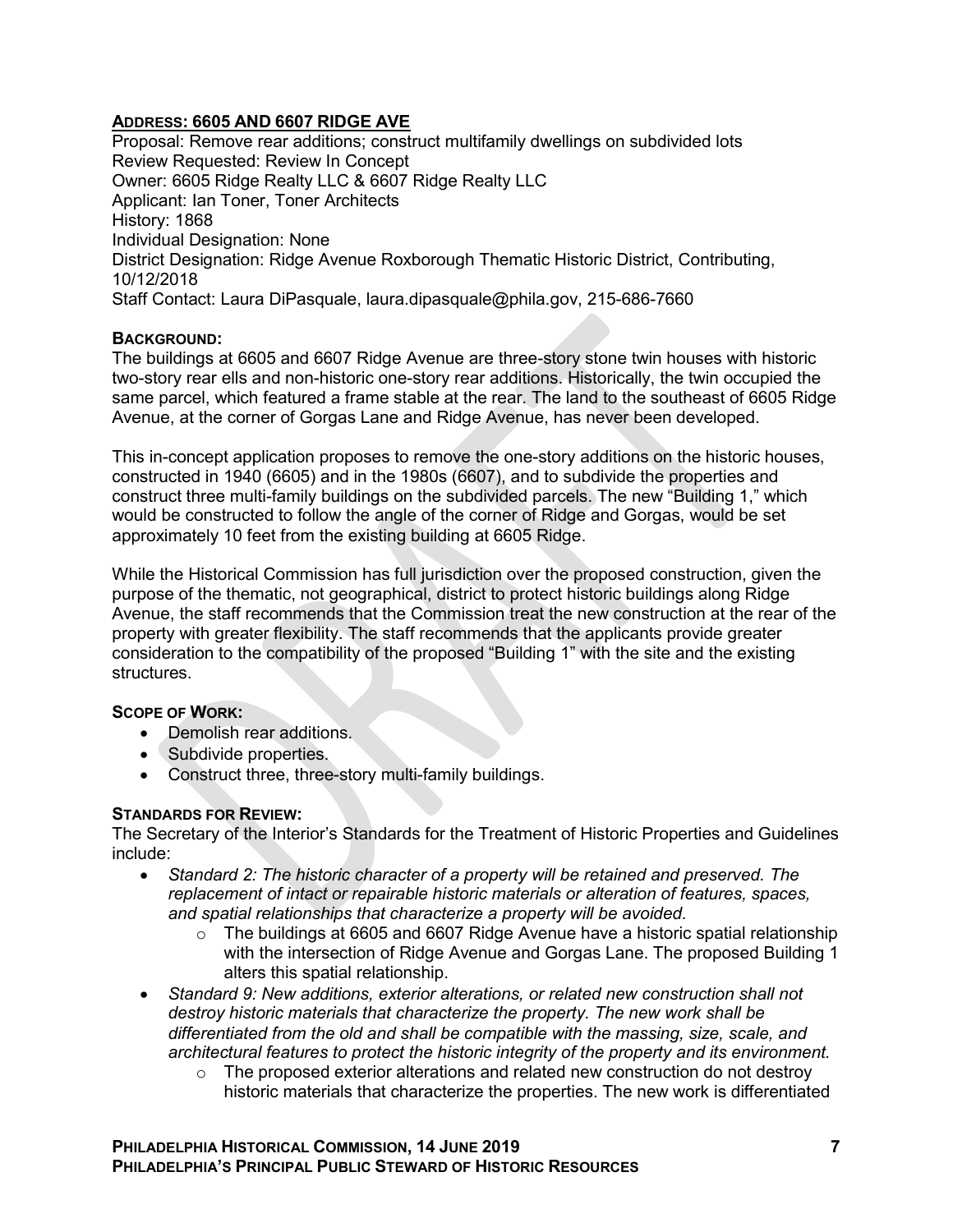from the old, but additional information should be provided showing the massing and materials of the proposed construction in relationship to the existing structures.

**STAFF RECOMMENDATION:** Approval in-concept of Buildings 2 and 3, pursuant to Standards 2 and 9, with the recommendation that additional studies and renderings be provided showing the relationship of Building 1 to the existing buildings.

**ARCHITECTURAL COMMITTEE RECOMMENDATION:** The Architectural Committee voted to recommend denial, pursuant to Standards 2 and 9.

## **START TIME OF DISCUSSION IN AUDIO RECORDING:** 00:21:08

#### **PRESENTERS:**

- Ms. DiPasquale presented the application to the Historical Commission.
- Architects Bart Bajda and Sam Katovitch represented the application.

#### **PUBLIC COMMENT:** None.

#### **HISTORICAL COMMISSION FINDINGS AND CONCLUSIONS:**

The Historical Commission found that:

- Ridge Avenue and Gorgas Lane are both very old streets, and there are irregularities in the topography of the area that create oddly angled intersections, but the historic buildings themselves are for the most part rectangular in shape.
- Corner buildings are found throughout the district.
- The east elevation of 6605 Ridge Avenue is fairly plain, and the proposed construction of Building 1 would not obscure any significant character-defining details.
- Mansard roofs are found on historic buildings throughout the district but are generally of a later period than the existing historic buildings on the property.

The Historical Commission concluded that:

- The removals of the non-historic, one-story rear additions are alterations, not demolitions.
- Masonry or stucco are appropriate materials for the proposed construction, but vinyl siding is not found historically within the district and is not an appropriate building material for new construction.
- Contemporary details including the proposed windows for Buildings 2 and 3 are acceptable, but the corner Building 1 should have a more planar, less fussy façade.
- Corner buildings are found throughout the district, and, although there was never a building directly at this corner of Ridge Avenue and Gorgas Lane, the proposed construction does not negatively impact the property or district, satisfying Standard 9.
- The overall height and scale of the proposed buildings is appropriate, and if the plans and elevations are simplified, the proposed buildings will be compatible with the historic property and context, satisfying Standard 9.

**ACTION:** Ms. Trego moved to approve the application in-concept, pursuant to Standard 9. Mr. Hartner seconded the motion, which passed unanimously.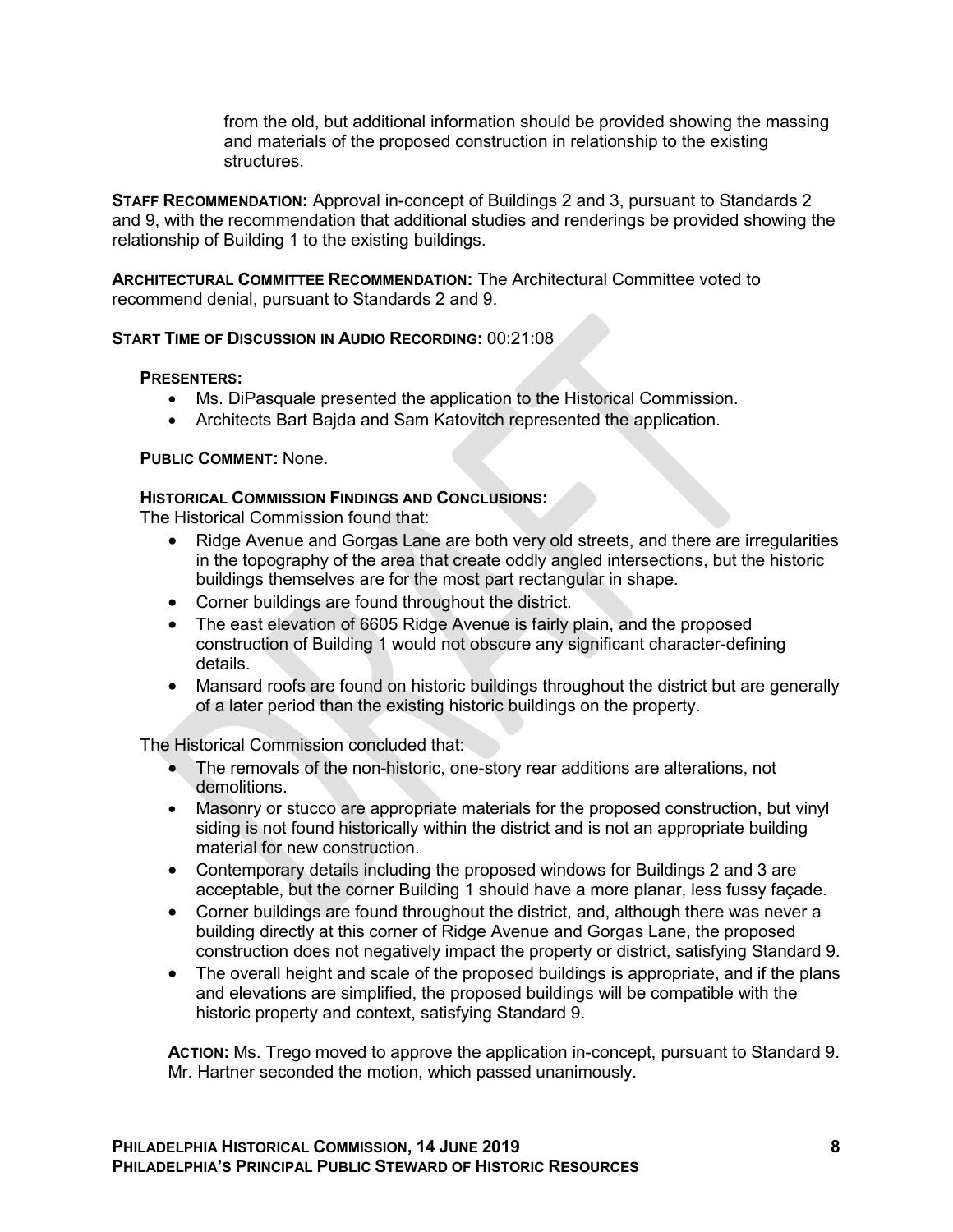**ITEM: 6605 and 6607 RIDGE AVE MOTION: Approval in concept MOVED BY: Trego SECONDED BY: Hartner**

| SECONDED BY: Hartner |            |    |                |               |               |  |  |  |  |
|----------------------|------------|----|----------------|---------------|---------------|--|--|--|--|
| <b>VOTE</b>          |            |    |                |               |               |  |  |  |  |
| <b>Commissioner</b>  | <b>Yes</b> | No | <b>Abstain</b> | <b>Recuse</b> | <b>Absent</b> |  |  |  |  |
| Thomas, Chair        | X          |    |                |               |               |  |  |  |  |
| Cooperman            | X          |    |                |               |               |  |  |  |  |
| Edwards              | X          |    |                |               |               |  |  |  |  |
| Hartner (DPP)        | x          |    |                |               |               |  |  |  |  |
| Kaiser (L&I)         | X          |    |                |               |               |  |  |  |  |
| Long (DHCD)          | X          |    |                |               |               |  |  |  |  |
| Mattioni             | x          |    |                |               |               |  |  |  |  |
| McCoubrey            |            |    |                |               | X             |  |  |  |  |
| Sánchez (Council)    | X          |    |                |               |               |  |  |  |  |
| Trego (PCPC)         | x          |    |                |               |               |  |  |  |  |
| Stanford (Commerce)  | X          |    |                |               |               |  |  |  |  |
| Turner, Vice Chair   | X          |    |                |               |               |  |  |  |  |
| Washington           | X          |    |                |               |               |  |  |  |  |
| Total                | 10         |    |                |               |               |  |  |  |  |

### **ADDRESS: 125 N 10TH ST**

Proposal: Remove sections of rear of building; construct rear addition; rehabilitate front facade Review Requested: Final Approval Owner: PZ Zhangs Associate LLC

Applicant: Anthony Palimore, Anthony Palimore, RA

History: 1831-32; 1906; 1910; 1967-71; Chinatown YMCA, Chinese Cultural and Community Center; Yang Chou-Cheng

Individual Designation: 6/14/2013

District Designation: None

Staff Contact: Randal Baron, Randal.Baron@phila.gov, 215-686-7660

#### **BACKGROUND:**

The property at 125 N.  $10<sup>th</sup>$  Street is a mid-block parcel between Cherry and Arch Streets in the Chinatown neighborhood. Originally constructed c. 1831 as Federal-style rowhouse, the building's existing elaborate façade and tile roof were constructed between 1967 and 1971 by the Chinese Cultural and Community Center, but the original gabled-roof building is still extant behind the facade. The nomination for the property, which was designated in 2013, identifies the period of significance as 1955-2006, beginning with the year that the Chinatown YMCA opened on the second floor of the building, prior to the construction of the existing façade. In 1966, T.T. Chang, founder of the Chinatown YMCA, purchased the property and formed the Chinese Cultural and Community Center.

The application proposes to remove the second and third-floor side walls, floor joists, and roof of the rear ell, and the rear wall of the main block, and to construct a large rear addition. The front façade would be rehabilitated.

The proposed drawings have been revised from an earlier application that would have demolished a considerable portion of the main block as well as the rear ell. In this proposal, the main block including the rear roof and dormer will be preserved. A portion of the rear roof will be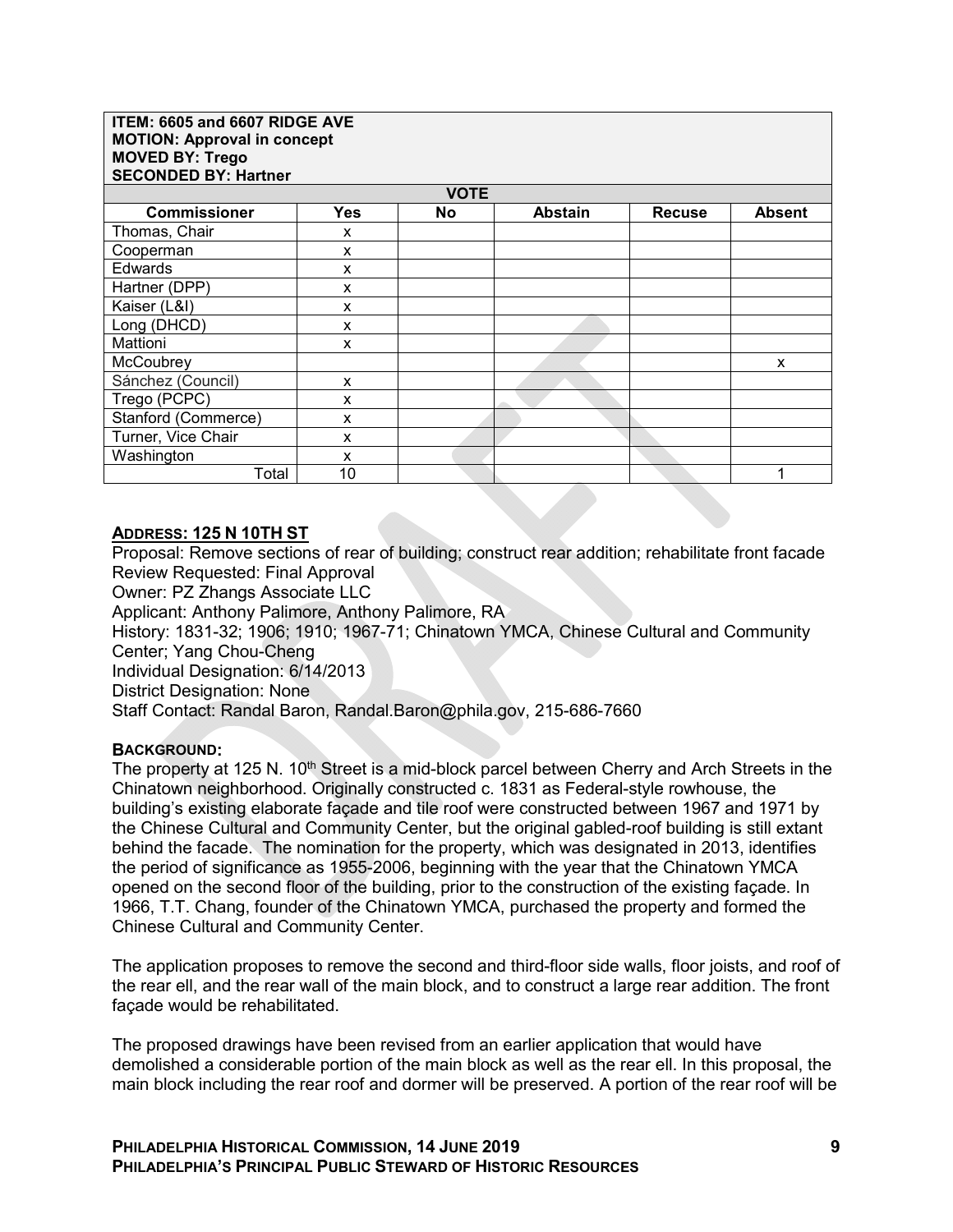removed to construct a passageway to the rear ell. Much of the rear ell will be demolished and a four-story full width structure will be added.

## **SCOPE OF WORK:**

- Retain main block of building.
- Demolish a small portion of the rear roof slope of main block.
- Demolish second and third-floor side walls and piazza of rear ell.
- Construct four-story addition at rear.
- Rehabilitate front façade.

## **STANDARDS FOR REVIEW:**

The Secretary of the Interior's Standards for the Treatment of Historic Properties and Guidelines include:

- *Standard 2: The historic character of a property shall be retained and preserved. The removal of materials or alterations of features and spaces that characterize a property shall be avoided*.
	- $\circ$  The proposed project retains the building's primary character-defining features, the elaborate front façade and roof. It proposes to remove portions of the building that do not fall within the period of significance, but which do speak to the building's evolution. The proposed project complies with this standard.
- *Standard 9: New additions, exterior alterations, or related new construction shall not destroy historic materials that characterize the property. The new work shall be differentiated from the old and shall be compatible with the massing, size, scale, and architectural features to protect the historic integrity of the property and its environment.*
	- $\circ$  The proposed addition is compatible with the massing, size, and scale of the environment. The project complies with this standard.
- *Standard 10: New additions and adjacent or related new construction shall be undertaken in such a manner that if removed in the future, the essential form and integrity of the historic property and its environment would be unimpaired.* 
	- $\circ$  The proposed demolition of the rear ell is not reversible. The project complies with this standard

**STAFF RECOMMENDATION:** Approval, pursuant to Standards 2, 9, and 10.

**ARCHITECTURAL COMMITTEE RECOMMENDATION:** The Architectural Committee voted to recommend approval, with the staff to review details, pursuant to Standards 2, 9, and 10.

**ACTION:** See Consent Agenda.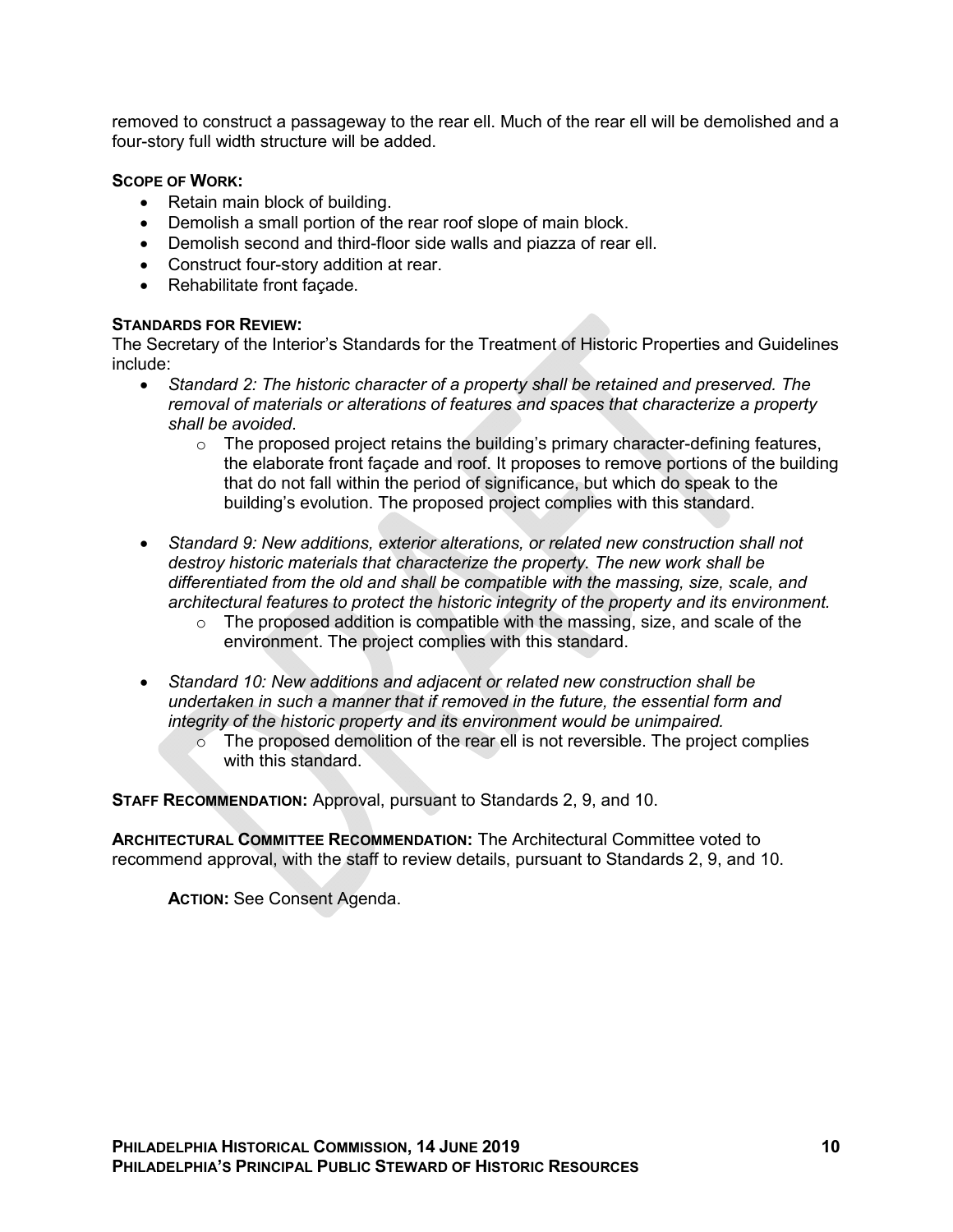# **ADDRESS: 1624-28 LOCUST ST**

Proposal: Install Illuminated channel-letter sign Review Requested: Final Approval Owner: CP Acquisitions 45 LLC Applicant: Natalya Atroshyna, EZ Signs LLC History: 1948, Thalheimer and Weitz, architects Individual Designation: None District Designation: Rittenhouse-Fitler Historic District, Non-Contributing, 2/8/1995 Staff Contact: Randal Baron, Randal.Baron@phila.gov, 215-686-7660

## **BACKGROUND:**

The office building at 1624-28 Locust Street is classified as non-contributing to the Rittenhouse Fitler Historic District. This application proposes to install an illuminated channel-letter sign on the sign band above the front entrance. Most of the block is institutional including the Curtis School of Music and St. Mark's Church.

#### **SCOPE OF WORK:**

 $\bullet$  Install illuminated channel-letter sign.

### **STANDARDS FOR REVIEW:**

The Secretary of the Interior's Standards for the Treatment of Historic Properties and Guidelines include:

 *Standard 9: New additions, exterior alterations, or related new construction shall not destroy historic materials that characterize the property. The new work shall be differentiated from the old and shall be compatible with the massing, size, scale, and architectural features to protect the historic integrity of the property and its environment.*  $\circ$  The proposed sign is not compatible with the existing streetscape.

**STAFF RECOMMENDATION:** Denial, pursuant to Standard 9.

**ARCHITECTURAL COMMITTEE RECOMMENDATION:** The Architectural Committee voted to recommend denial, pursuant to Standard 9.

## **START TIME OF DISCUSSION IN AUDIO RECORDING:** 00:37:17

## **PRESENTERS:**

- Mr. Baron presented the application to the Historical Commission.
- No one represented the application.

## **PUBLIC COMMENT:**

• Paul Steinke of the Preservation Alliance supported the staff's and Committee's recommendations of denial, observing that the site in question is located in the Rittenhouse Fitler Residential Historic District and that this block of Locust Street has no illuminated signage.

#### **HISTORICAL COMMISSION FINDINGS AND CONCLUSIONS:**

The Historical Commission found that:

• There are no other illuminated signs on this block of Locust Street.

The Historical Commission concluded that: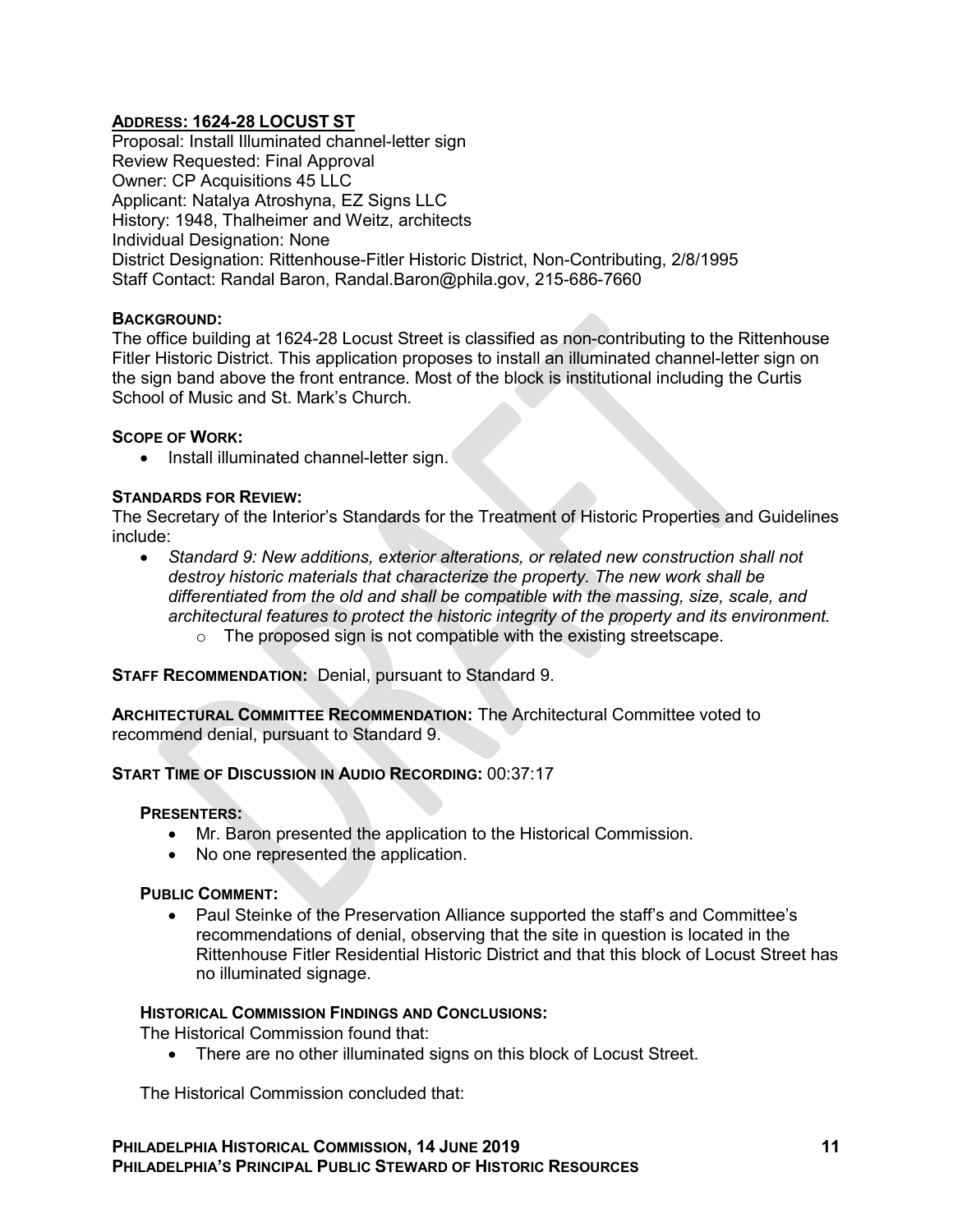• The proposed sign with illumination would negatively impact the streetscape and therefore does not satisfy Standard 9.

**ACTION:** Ms. Cooperman moved to adopt the recommendation of the Architectural Committee and deny the application, pursuant to Standard 9. Ms. Turner seconded the motion, which passed unanimously.

| ITEM: 1624-28 LOCUST ST<br><b>MOTION: Denial</b><br><b>MOVED BY: Cooperman</b><br><b>SECONDED BY: Turner</b> |                         |             |                |               |               |
|--------------------------------------------------------------------------------------------------------------|-------------------------|-------------|----------------|---------------|---------------|
|                                                                                                              |                         | <b>VOTE</b> |                |               |               |
| <b>Commissioner</b>                                                                                          | Yes                     | <b>No</b>   | <b>Abstain</b> | <b>Recuse</b> | <b>Absent</b> |
| Thomas, Chair                                                                                                | X                       |             |                |               |               |
| Cooperman                                                                                                    | X                       |             |                |               |               |
| Edwards                                                                                                      | X                       |             |                |               |               |
| Hartner (DPP)                                                                                                | X                       |             |                |               |               |
| Kaiser (L&I)                                                                                                 | X                       |             |                |               |               |
| Long (DHCD)                                                                                                  | X                       |             |                |               |               |
| Mattioni                                                                                                     | X                       |             |                |               |               |
| McCoubrey                                                                                                    |                         |             |                |               | X             |
| Sánchez (Council)                                                                                            | $\mathsf{x}$            |             |                |               |               |
| Trego (PCPC)                                                                                                 | X                       |             |                |               |               |
| Stanford (Commerce)                                                                                          | $\mathsf{x}$            |             |                |               |               |
| Turner, Vice Chair                                                                                           | $\overline{\mathsf{x}}$ |             |                |               |               |
| Washington                                                                                                   | x                       |             |                |               |               |
| Total                                                                                                        | 12                      |             |                |               |               |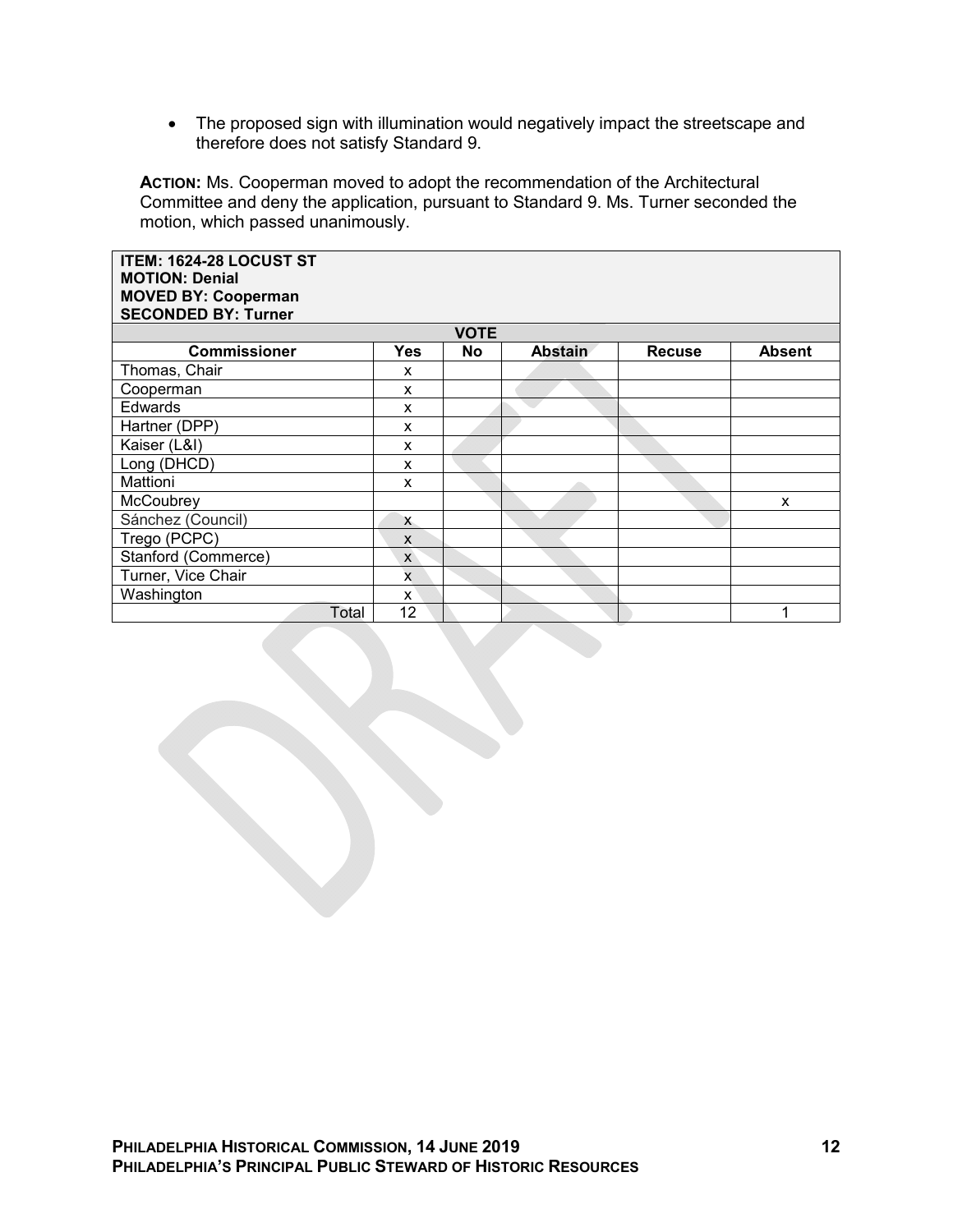## **ADDRESS: 323 ARCH ST**

Proposal: Install mural Review Requested: Final Approval Owner: Holly Anne James Applicant: Kate Jacobi, Mural Arts Program History: 1850; West elevation stuccoed 1968 Individual Designation: 11/30/1965 District Designation: Old City Historic District, Contributing, 12/12/2003 Staff Contact: Meredith Keller, meredith.keller@phila.gov, 215-686-7660

### **BACKGROUND:**

Originally part of a row of four-story buildings, 323 Arch Street is now a free-standing building adjacent to the fountain court of a fire station constructed in 1967. The west party wall of 323 Arch Street features a stucco ghost of a building that predated the four-story structure demolished in the 1960s. Historic photographs indicate that the building's west party wall once contained a mural painted onto plywood and attached in the location of the current proposed mural.

#### **SCOPE OF WORK:**

- Install painted cloth mural on stuccoed portion of party wall using acrylic gel adhesive.
- Seal mural with clear coating and UV protectant coating.

### **STANDARDS FOR REVIEW:**

The Secretary of the Interior's Standards for the Treatment of Historic Properties and Guidelines include:

 *Standard 9: New additions, exterior alterations, or related new construction shall not destroy historic materials that characterize the property. The new work shall be differentiated from the old and shall be compatible with the massing, size, scale, and architectural features to protect the historic integrity of the property and its environment.* The proposed mural would be applied only to the existing stuccoed portion of the party wall and would be compatible with the historic structure and its context.

**STAFF RECOMMENDATION:** Approval, pursuant to Standard 9.

**ARCHITECTURAL COMMITTEE RECOMMENDATION:** The Architectural Committee voted to recommend denial, owing to the lack of a mural design.

#### **START TIME OF DISCUSSION IN AUDIO RECORDING:** 00:40:18

#### **PRESENTERS:**

- Ms. Keller presented the application to the Historical Commission.
- Kate Jacobi of Mural Arts and artist Eric Okdeh represented the application.

**PUBLIC COMMENT:** None.

#### **HISTORICAL COMMISSION FINDINGS AND CONCLUSIONS:**

The Historical Commission found that:

 A design for the mural was provided to the Historical Commission for its review, though the design was not available at the time of the Architectural Committee's review.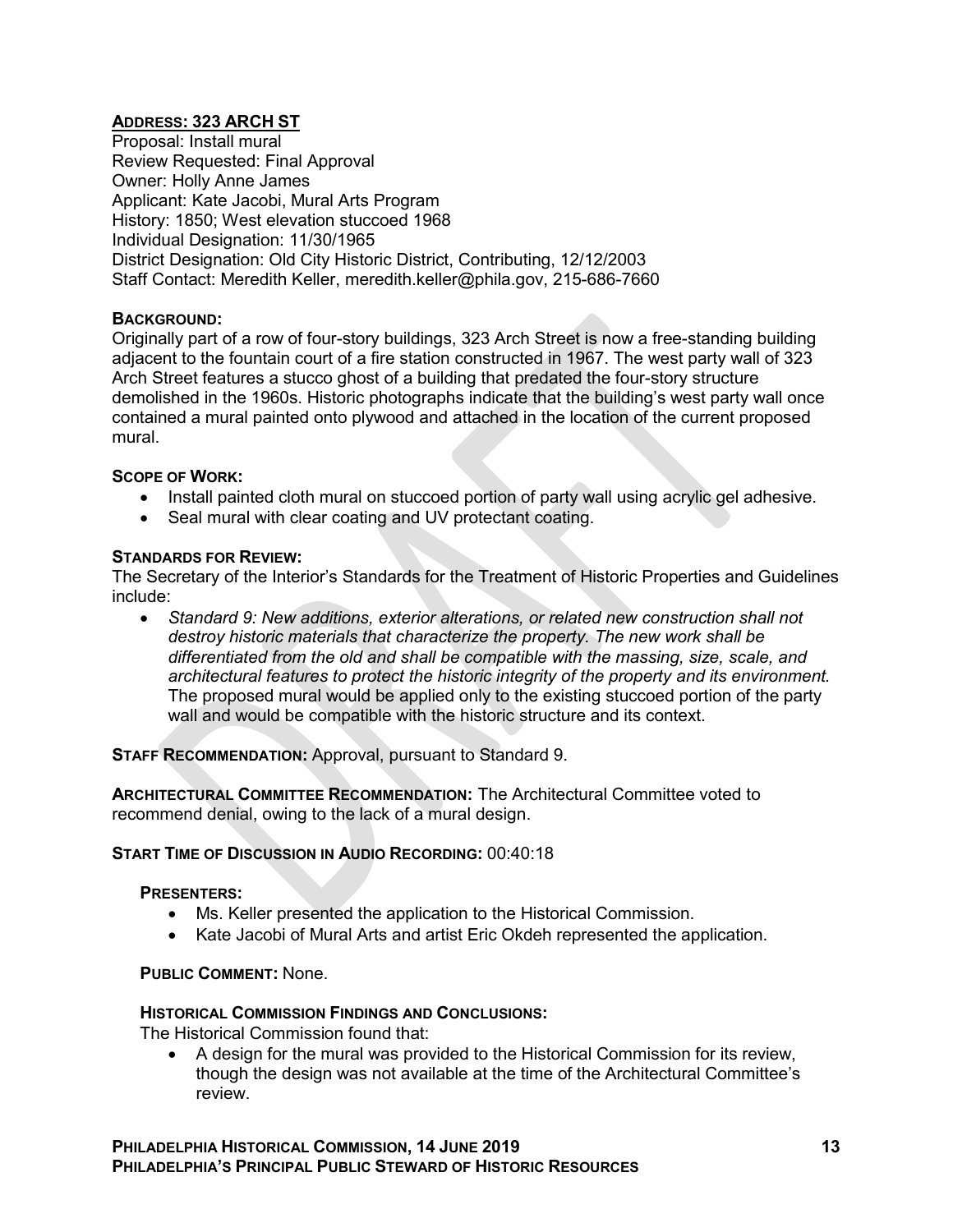The Historical Commission concluded that:

• The mural is appropriate for the proposed location, satisfying Standard 9.

**ACTION:** Ms. Edwards moved to approve the application, pursuant to Standard 9. Ms. Long seconded the motion, which passed unanimously.

| <b>ITEM: 323 ARCH ST</b><br><b>MOTION: Approval</b><br><b>MOVED BY: Edwards</b><br><b>SECONDED BY: Long</b> |              |             |                |               |               |
|-------------------------------------------------------------------------------------------------------------|--------------|-------------|----------------|---------------|---------------|
|                                                                                                             |              | <b>VOTE</b> |                |               |               |
| <b>Commissioner</b>                                                                                         | <b>Yes</b>   | No          | <b>Abstain</b> | <b>Recuse</b> | <b>Absent</b> |
| Thomas, Chair                                                                                               | X            |             |                |               |               |
| Cooperman                                                                                                   | X            |             |                |               |               |
| Edwards                                                                                                     | X            |             |                |               |               |
| Hartner (DPP)                                                                                               | X            |             |                |               |               |
| Kaiser (L&I)                                                                                                | X            |             |                |               |               |
| Long (DHCD)                                                                                                 | X            |             |                |               |               |
| Mattioni                                                                                                    | x            |             |                |               |               |
| McCoubrey                                                                                                   |              |             |                |               | X             |
| Sánchez (Council)                                                                                           | $\mathsf{x}$ |             |                |               |               |
| Trego (PCPC)                                                                                                | X            |             |                |               |               |
| Stanford (Commerce)                                                                                         | X            |             |                |               |               |
| Turner, Vice Chair                                                                                          | <b>x</b>     |             |                |               |               |
| Washington                                                                                                  | x            |             |                |               |               |
| Total                                                                                                       | 12           |             |                |               |               |

# **ADDRESS: 2213 GREEN ST**

Proposal: Replace illegally-removed brownstone pilasters with cast stone Review Requested: Final Approval Owner: H+W Apartments LP Applicant: Lawrence Wind, H+W Apartments LP History: 1886 Individual Designation: 2/28/1967 District Designation: Spring Garden Historic District, Significant, 10/11/2000 Staff Contact: Meredith Keller, meredith.keller@phila.gov, 215-686-7660

## **BACKGROUND:**

Constructed in 1886, the semi-detached Renaissance Revival-style residence is significant in the Spring Garden Historic District. The building's front façade features brownstone cladding and ornately carved brownstone detailing. Between May and September 2018, the applicant removed four brownstone pilasters that divide five windows at the fourth story of the front façade. The work was done without a permit. The applicant noted that the pilasters were flaking and delaminating, though the staff contends that they were in repairable condition. The applicant now proposes to replace the illegally-removed brownstone pilasters with cast stone versions.

#### **SCOPE OF WORK:**

Replace four illegally-removed brownstone pilasters with cast stone.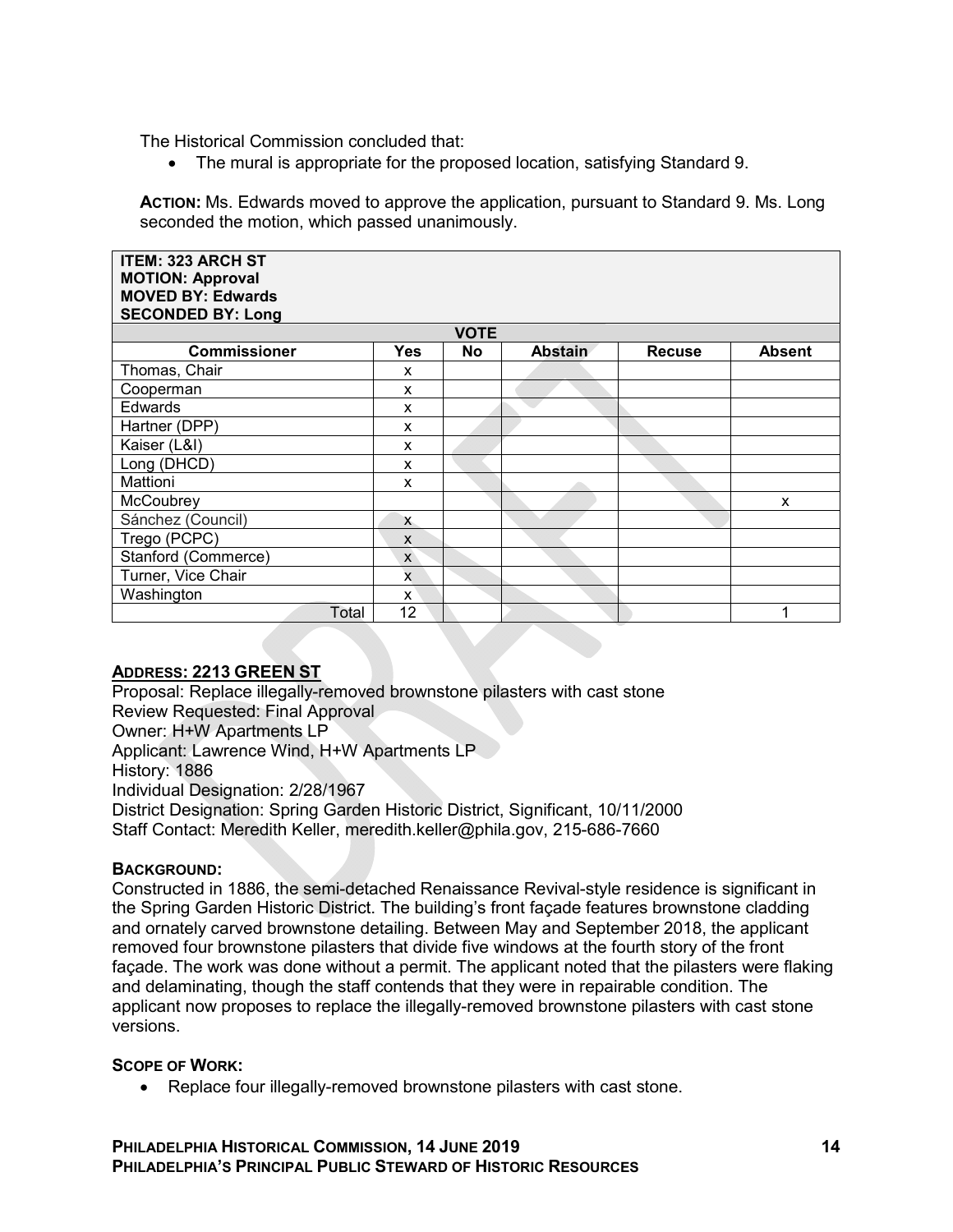## **STANDARDS FOR REVIEW:**

The Secretary of the Interior's Standards for the Treatment of Historic Properties and Guidelines include:

 *Standard 2: The historic character of a property shall be retained and preserved. The removal of materials or alterations of features and spaces that characterize a property shall be avoided*.

The removal of the brownstone pilasters does not comply with this standard.

 *Standard 6: Deteriorated historic features will be repaired rather than replaced. Where the severity of deterioration requires replacement of a distinctive feature, the new feature*  will match the old in design, color, texture, and, where possible, materials. Replacement *of missing features will be substantiated by documentary and physical evidence.* Each replacement pilaster would be cast in three pieces and would introduce two ½-inch mortar joints. The replacement pilasters would not match the old in design or material and would alter the historic appearance of the fourth-story windows. Therefore, the proposed work does not comply with this standard.

**STAFF RECOMMENDATION:** Denial, pursuant to Standards 2 and 6.

**ARCHITECTURAL COMMITTEE RECOMMENDATION:** The Architectural Committee voted to recommend approval of the revised application that proposes a single casting for each pilaster, with the staff to review details, pursuant to Standards 2 and 6, with the following conditions:

- The staff reviews samples of the Jahn to ensure the best match possible; and
- The fabricator confirms the appropriateness of the reinforcing with the casting.

**ACTION:** See Consent Agenda.

#### **ADDRESS: 314 S 10TH ST**

Proposal: Remove rear addition; construct rear addition; replace dormer sash Review Requested: Final Approval Owner: Drew A. Moyer and Jude A. Tuma Applicant: Christina Carter, John Milner Architects History: 1837 Individual Designation: 6/29/1971 District Designation: None Staff Contact: Megan Cross Schmitt, megan.schmitt@phila.gov, 215-686-7660

#### **BACKGROUND:**

This four-story brick building at 314 S. 10<sup>th</sup> Street was constructed in 1837. Archival images show that windows at the north façade were blocked in; this is also apparent due to the change in mortar color at these locations. A rear frame addition is shown on maps up until at least 1931; however, no documentation has been found that indicates when the existing two-story, brick and frame addition was constructed. From 1961 on, building permit applications show the existence of a brick and frame two-story rear addition.

#### **SCOPE OF WORK**

- Remove existing two-story rear addition.
- Construct new three-story rear addition.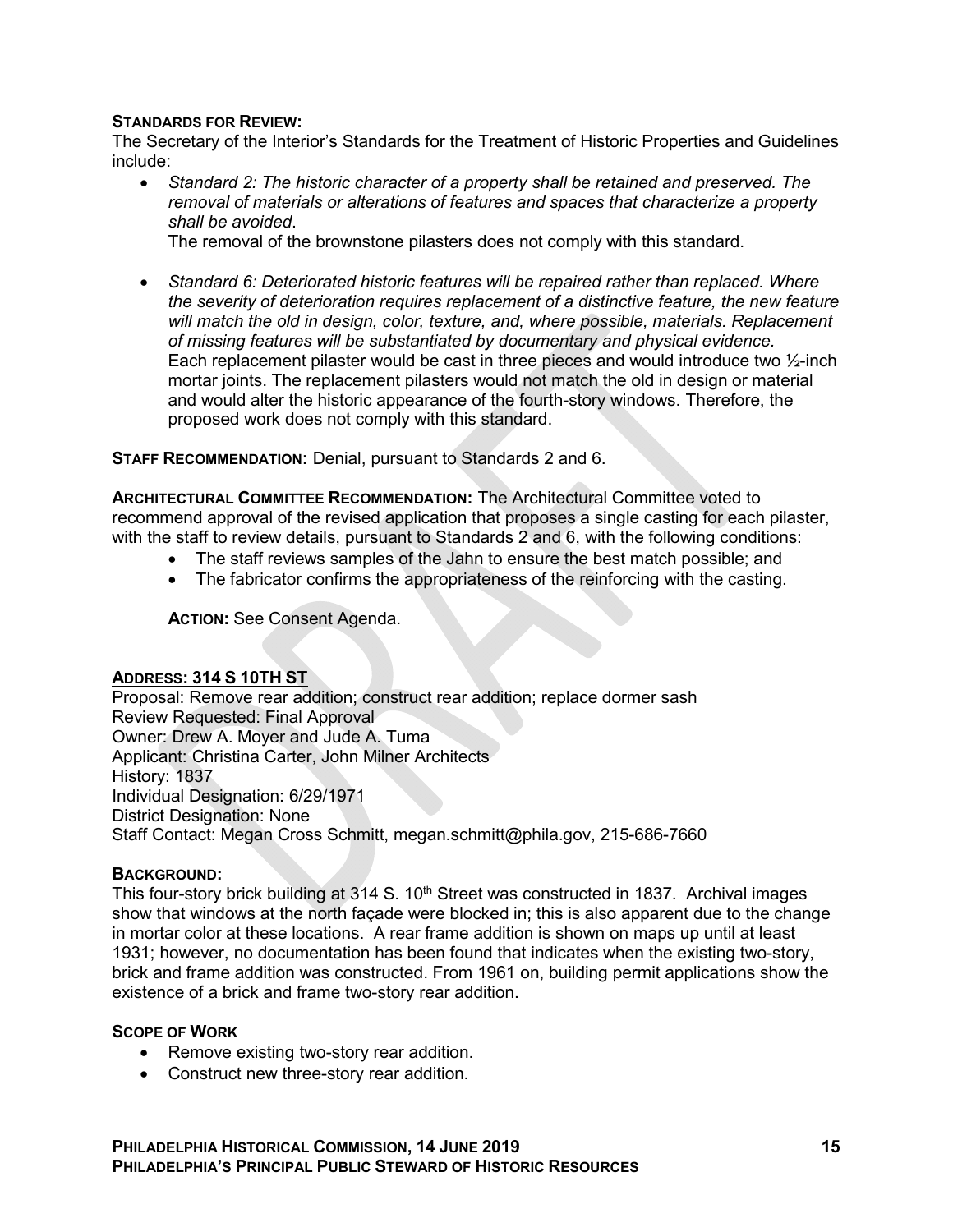- Replace dormer windows with 4/4 wood sashes; replace existing siding and moldings in kind and matching original profiles.
- Clean north façade; stain mortar at in-fill locations to better match existing.

## **STANDARDS FOR REVIEW:**

The Secretary of the Interior's Standards for the Treatment of Historic Properties and Guidelines include:

- *Standard 6: Deteriorated historic features will be repaired rather than replaced. Where the severity of deterioration requires replacement of a distinctive feature, the new feature*  will match the old in design, color, texture, and, where possible, materials. Replacement *of missing features will be substantiated by documentary and physical evidence.*
	- $\circ$  The new dormer windows will return to a 4/4 configuration and shall be wood, as seen in archival images.
	- $\circ$  The dormers' siding and moldings will be replaced in kind; non-original elements will be replaced with wood and will match original profiles.
- *Standard 9: New additions, exterior alterations, or related new construction will not destroy historic materials, features, and spatial relationships that characterize the property. The new works shall be differentiated from the old and will be compatible with the historic materials, features, size, scale and proportion, and massing to protect the integrity of the property and its environment.*
	- $\circ$  The existing two-story rear addition is not original to the period of construction and its demolition will not destroy historic materials;
	- $\circ$  The proposed new three-story addition will be situated in the same location as the existing;
	- $\circ$  The new addition will be differentiated from historic fabric by being set back 2" from the original house and by maintaining a cornice height that is lower than the adjacent historic fabric;
	- $\circ$  The use of brick for the new addition is compatible with the historic house.
- *Standard 10: New additions and adjacent or related new construction will be undertaken in such a manner that, if removed in the future, the essential form and integrity of the historic property and its environment would be unimpaired.*
	- $\circ$  The proposed addition will be located adjacent to the rear of the historic house and will not alter or obstruct and historic fabric or views from the public right of way.
- *Masonry Rehabilitation Guideline: Cleaning soiled masonry surfaces with the gentlest methods possible, such as using low-pressure water and detergent and natural bristle or other soft-bristle brushes. Duplicating historic mortar joints in strength, composition, color and texture when repointing is necessary.*
	- o Low water pressure and, if necessary, an appropriate restoration cleaner are proposed to clean the north façade.
	- $\circ$  An appropriate mortar stain is to be applied at the areas of in-fill where the mortar color differs from the rest of the wall in order to create uniformity across the north façade.

**STAFF RECOMMENDATION:** Approval, pursuant to Standards 6, 9, 10 and the Masonry Rehabilitation Guideline.

**ARCHITECTURAL COMMITTEE RECOMMENDATION:** The Architectural Committee voted to recommend approval, provided mahogany is used for window replacement and the two-story addition is carefully dismantled and documented, with the staff to review the details of the pent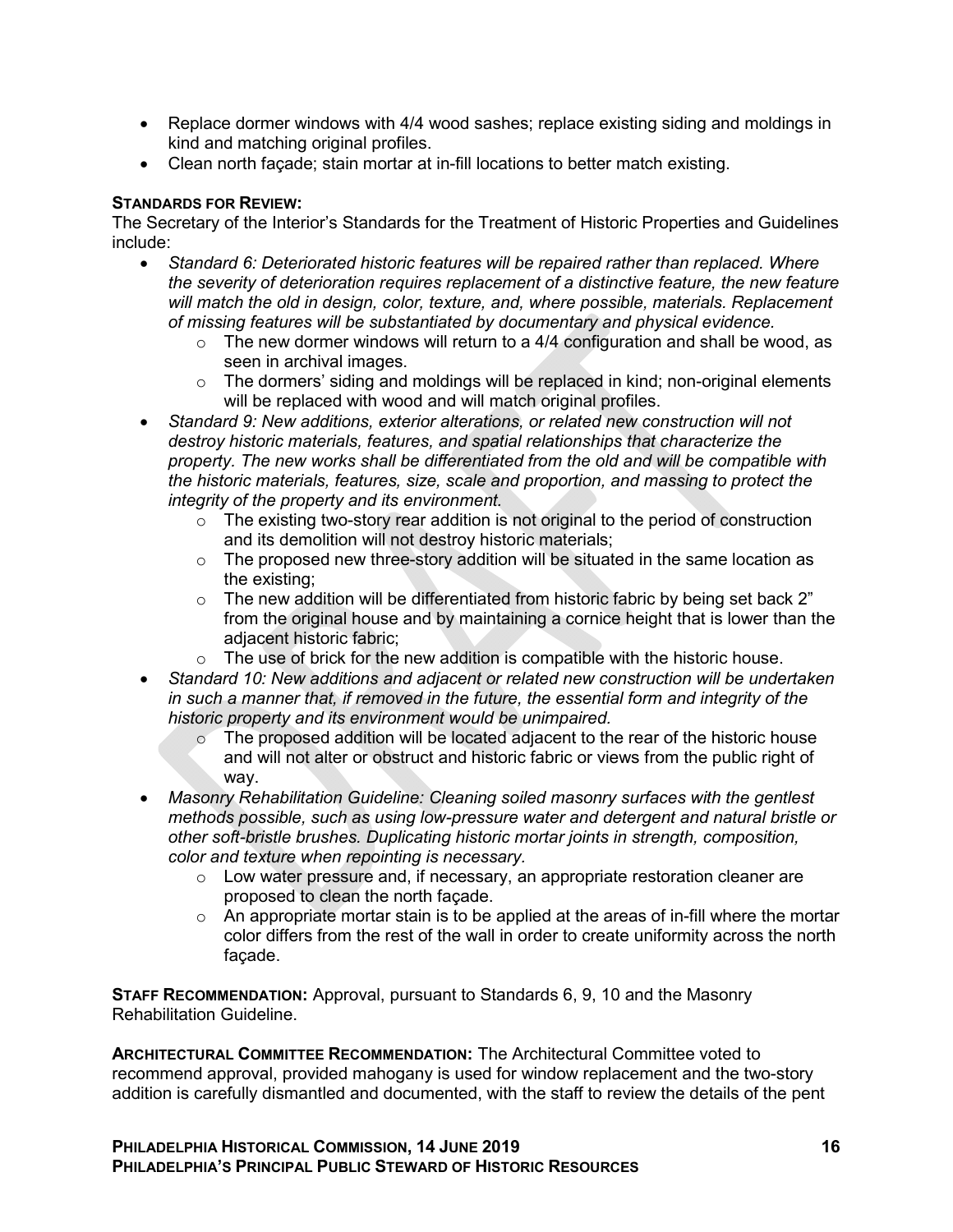roof, mortar staining, and new brick, pursuant to Standards 6, 9, 10 and the Masonry Rehabilitation Guideline.

**ACTION:** See Consent Agenda.

### **ADDRESS: 825 WALNUT ST**

Proposal: Install marquee; replace entry door; replace entry brick Review Requested: Final Approval Owner: Walnut Street Theatre Applicant: Jonathan Broh, JKR Partners LLC History: 1905; Walnut Street Theater Annex Individual Designation: 5/3/1973 District Designation: None Staff Contact: Megan Cross Schmitt, megan.schmitt@phila.gov, 215-686-7660

### **BACKGROUND:**

This six-story building was constructed for office use in 1905 and now serves as the entrance to the Walnut Street Theatre. The existing entry doors situated within the vestibule appear to have been approved by the Historical Commission in 2011. The existing illuminated "Walnut Street Theatre" sign appears to have been approved by the Historical Commission in 2013.

### **SCOPE OF WORK**

- Install new LED marquee above "Walnut Street Theatre" sign.
- Replace doors at existing entrance.
- Replace brick at entrance.

## **STANDARDS FOR REVIEW:**

The Secretary of the Interior's Standards for the Treatment of Historic Properties and Guidelines include:

- *Standard 5: Distinctive materials, features, finishes, and construction techniques or examples of craftsmanship that characterize a property will be preserved.*
	- $\circ$  Though staff is not opposed to the concept of an LED marquee on this building, the location as proposed would install the marquee directly over a band of decorative terra cotta. Such detailing is a character-defining feature of this building and destroying it or permanently obstructing it does not comply with the Standards.
- *Standard 9: New additions, exterior alterations, or related new construction will not destroy historic materials, features, and spatial relationships that characterize the property. The new works shall be differentiated from the old and will be compatible with the historic materials, features, size, scale and proportion, and massing to protect the integrity of the property and its environment.*
	- $\circ$  Though staff is not opposed to the concept of an LED marquee on this building, the location as proposed would install the marquee directly over a band of decorative terra cotta. Such detailing is a character-defining feature of this building and destroying it or permanently obstructing it does not comply with the Standards.
	- o The proposed entry doors are replacing non-historic doors. Therefore, their removal and replacement does not destroy historic fabric. The proposed doors appear to be compatible with the existing, already altered entrance.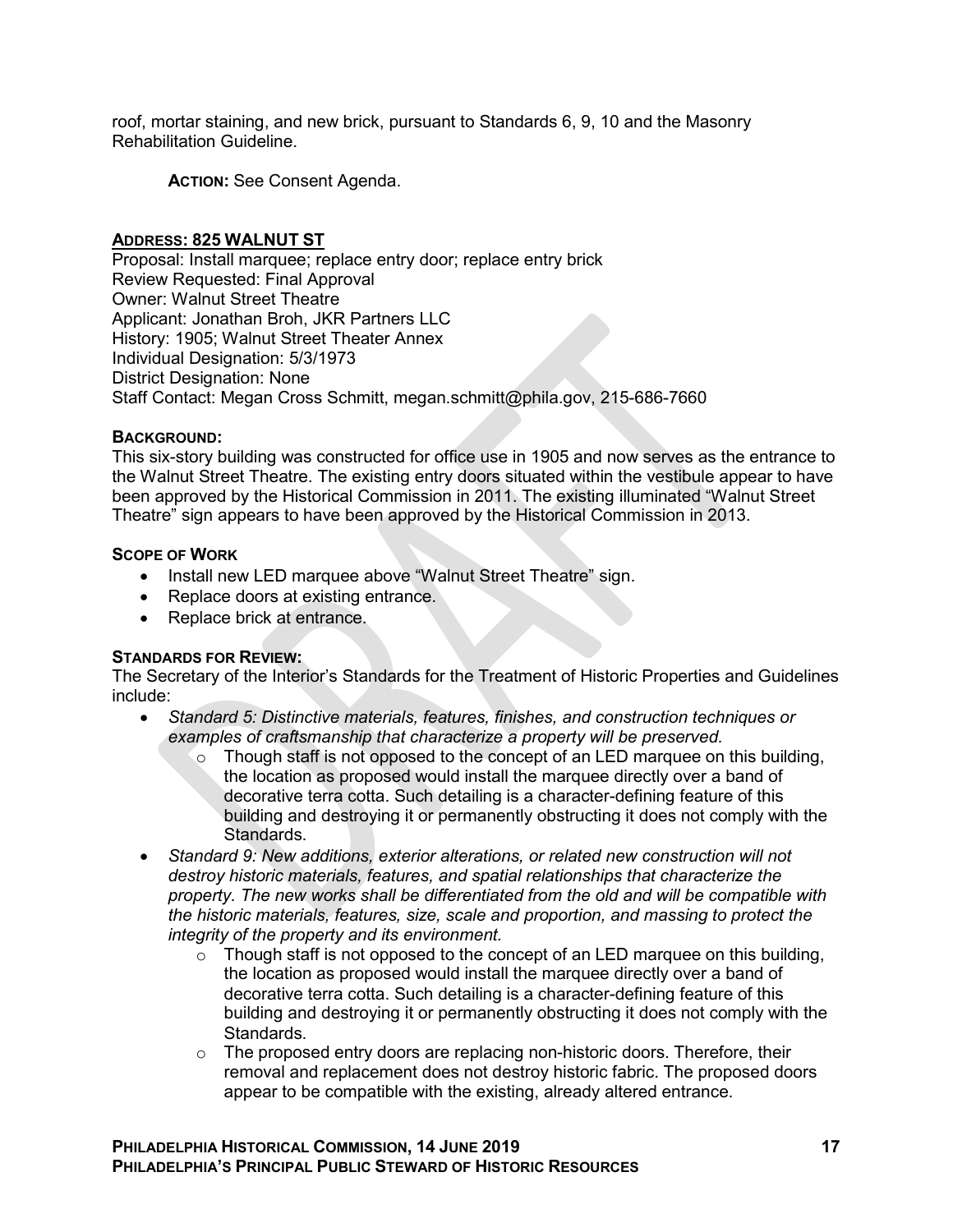$\circ$  Though the brick adjacent to the existing entry doors is not historic, the proposed grey color for the replacement brick does not appear compatible with the brick to remain at the side walls of the vestibule. In addition, the smooth texture of the brick face and mortar joints as proposed lend a mismatched appearance rather than a differentiated one.

**STAFF RECOMMENDATION:** Approval of the entry doors, and denial of the marquee and replacement brick, pursuant to Standards 5 and 9.

**ARCHITECTURAL COMMITTEE RECOMMENDATION:** The Architectural Committee voted to recommend approval of the doors and brick replacement, with the staff to review details; and denial of the marquee, pursuant to Standards 5 and 9.

## **START TIME OF DISCUSSION IN AUDIO RECORDING:** 00:45:00

#### **PRESENTERS:**

- Megan Schmitt presented the application to the Historical Commission.
- No one represented the application.

### **PUBLIC COMMENT:** None.

### **HISTORICAL COMMISSION FINDINGS AND CONCLUSIONS:**

The Historical Commission found that:

- An existing banner is covering a decorative terra cotta feature on the front façade.
- Theaters require marquees.

The Historical Commission concluded that:

- Covering decorative historic façade features with new signage is not appropriate.
- The location of the marquee as proposed does not satisfy the Standards.
- A marquee could be approved if a more appropriate location was found.
- The proposed brick replacement could be approved if the color better matched the brick at the side walls of the vestibule.
- The entry doors could be replaced as proposed by the applicant.

**ACTION:** Ms. Cooperman moved to approve doors and replacement of the brick, provided the brick color matches the existing side walls; and to deny the marquee as proposed; with the staff to review details, pursuant to Standards 5 and 9.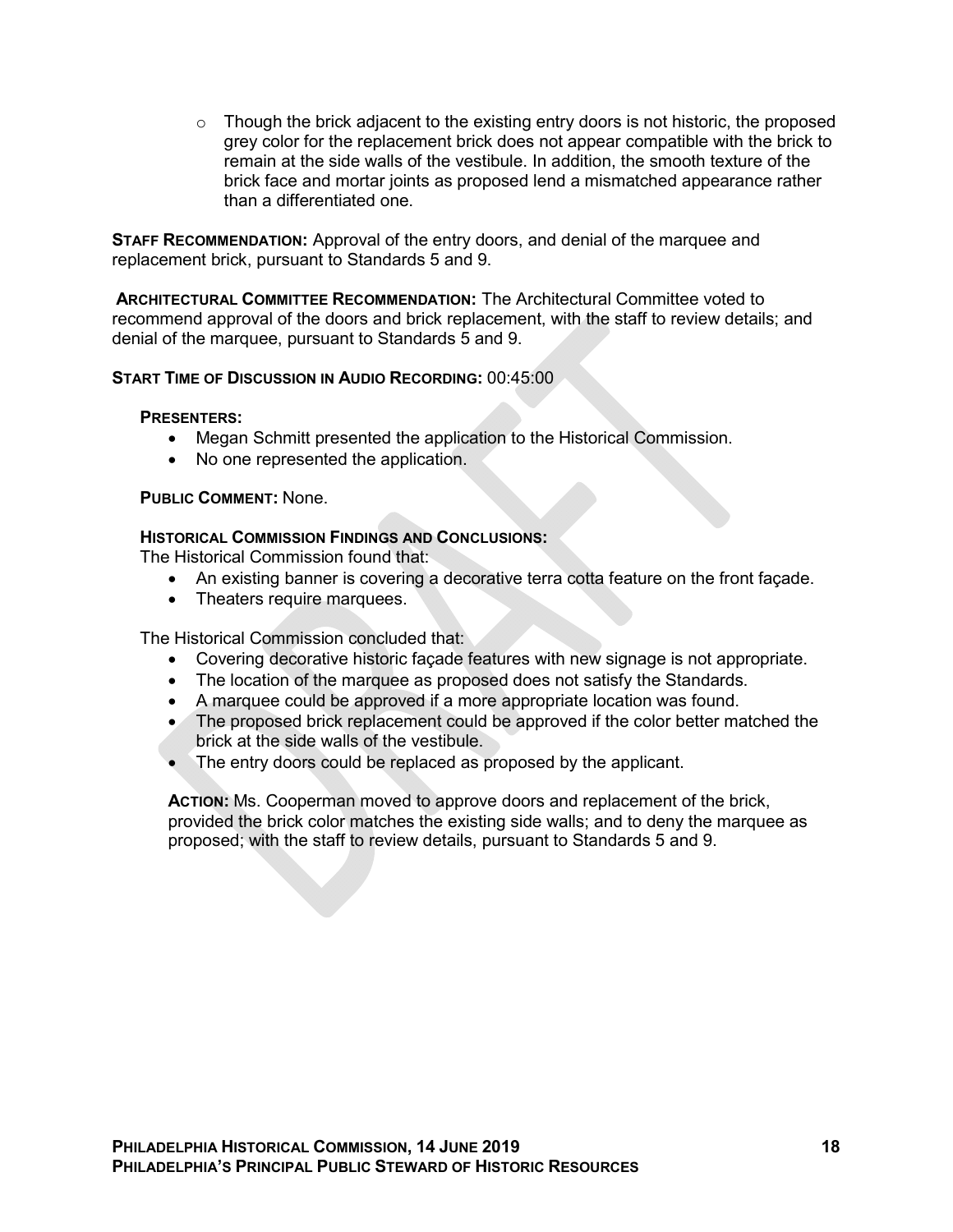#### **ITEM: 825 WALNUT ST MOTION: Approval of doors and brick with conditions; denial of marquee MOVED BY: Cooperman SECONDED BY: Long**

| <b>VOTE</b>         |            |    |                |               |               |  |  |
|---------------------|------------|----|----------------|---------------|---------------|--|--|
|                     |            |    |                |               |               |  |  |
| <b>Commissioner</b> | <b>Yes</b> | No | <b>Abstain</b> | <b>Recuse</b> | <b>Absent</b> |  |  |
| Thomas, Chair       | X          |    |                |               |               |  |  |
| Cooperman           | X          |    |                |               |               |  |  |
| Edwards             | X          |    |                |               |               |  |  |
| Hartner (DPP)       | X          |    |                |               |               |  |  |
| Kaiser (L&I)        | X          |    |                |               |               |  |  |
| Long (DHCD)         | X          |    |                |               |               |  |  |
| Mattioni            | X          |    |                |               |               |  |  |
| McCoubrey           |            |    |                |               | X             |  |  |
| Sánchez (Council)   | X          |    |                |               |               |  |  |
| Trego (PCPC)        | x          |    |                |               |               |  |  |
| Stanford (Commerce) | X          |    |                |               |               |  |  |
| Turner, Vice Chair  | x          |    |                |               |               |  |  |
| Washington          | X          |    |                |               |               |  |  |
| Total               | 12         |    |                |               |               |  |  |

# **ADDRESS: 219-29 S 18TH ST, UNIT 201**

Proposal: Cut new window openings and inset balcony Review Requested: Final Approval Owner: Karen Buchholz Applicant: John Toates, John Toates Architecture and Design, LLC History: 1925; Penn Athletic Club, Parc Rittenhouse; Zantzinger, Borie & Medary, architects; alts, Cronheim & Weger, architects, 1957 Individual Designation: None District Designation: Rittenhouse-Fitler Historic District, Contributing, 2/8/1995 Staff Contact: Jon Farnham, jon.farnham@phila.gov, 215-686-7660

**BACKGROUND:** This application proposes to cut three new window openings and reopen one blind opening at the second floor of the Parc Rittenhouse building at 18<sup>th</sup> and Locust Streets. The second floor, which was most recently used as office space, is being converted to residential space. All floors above the second floor are already used as residential space.

The building was constructed as the Penn Athletic Club in 1925. The building underwent major renovations in 1957, which were unsympathetic, when it was converted for office space for the U.S. government. At that time, window openings were significantly altered, new window openings and windows were added, and ornamental features were removed. The new window openings were cut based on internal needs, resulting in an irregular window pattern on the exterior. The building was converted to residential use at floors three and above in 2006. The Historical Commission approved many changes for the project, in concept in 2004 and final approval in 2006. A large addition was constructed at the roof and lost ornament was recreated. At that time, the irregular window patterns were regularized and completed at floors three and above. The regularized window pattern was not extended to the second floor in 2006 because it remained office space. The Historical Commission noted that alterations and additions proposed in 2006, including the regularizing of the window openings, would not have been appropriate on many historic buildings, but were appropriate for this building because they overcame the adverse effects of the 1957 renovation.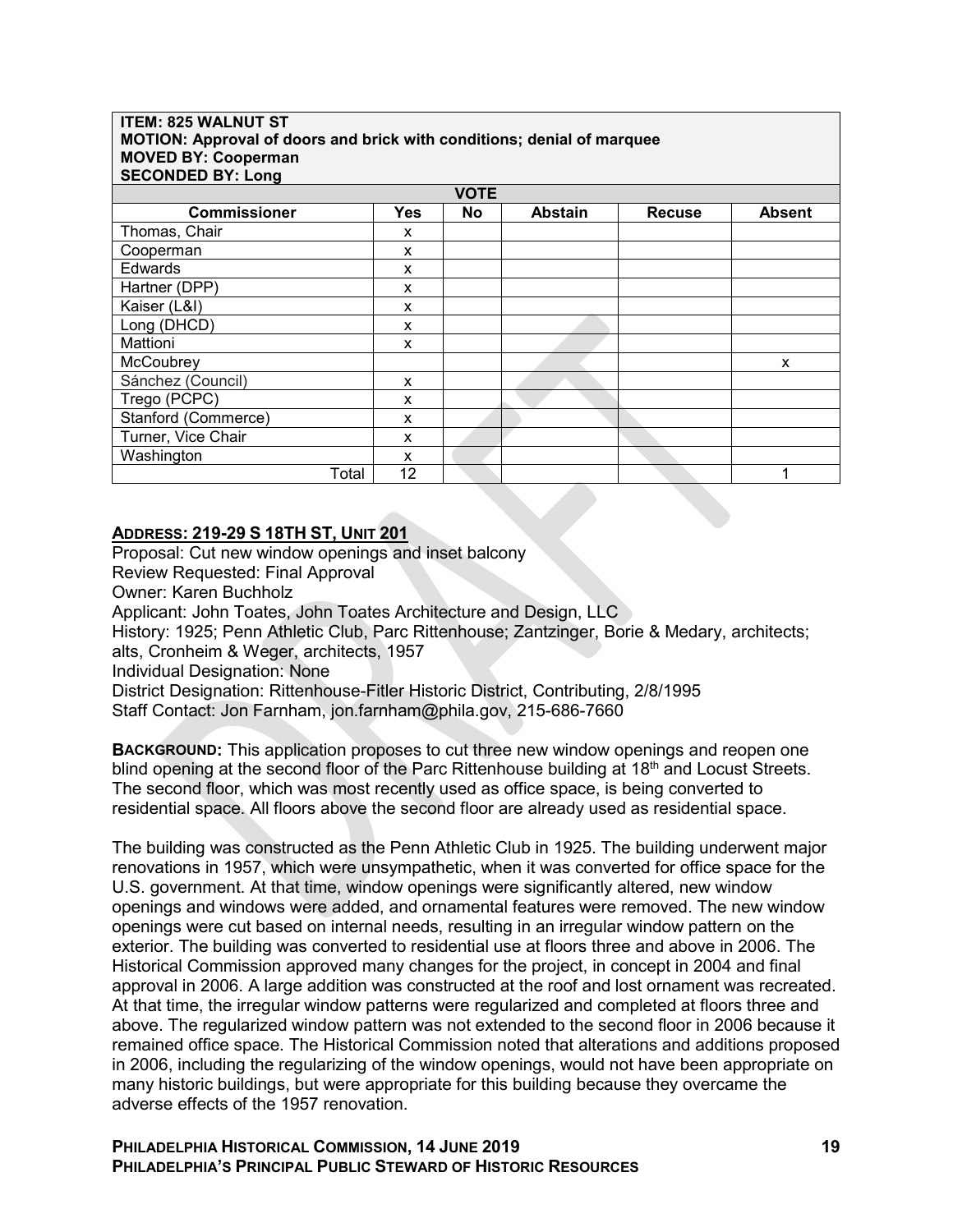The second floor is now being rehabilitated as residential space, completing the conversion of the building. The owner of the unit at the corner of 18<sup>th</sup> and Locust Streets would like to continue the window pattern approved in 2004 and 2006 for floors three and above at the second floor. Two windows would be added on 18<sup>th</sup> Street and one on Locust Street. The windows would match the historic windows on the second floor, with the exception that they would have brick sills and jambs, not the terra cotta sills, spandrels, and jambs of the historic openings. The new owner would also like to reopen a blind opening on Locust Street for a terrace. Information in the form of a historic photograph as well as photographs of scars on the building demonstrate that the blind opening was a true opening at one time. A replica of metal railings found at the building would be installed in the new opening for the terrace. The Historical Commission reviewed and denied two applications to remove the brick in the blind opening previously, but neither application demonstrated that the opening had been a true opening in the past. Moreover, the denied applications proposed a glass railing and provided no details for the work. The current application offers a justification for reopening the blind opening as well as full details for the alteration.

## **SCOPE OF WORK**

- Cut three new window openings and add windows to match existing windows.
- Remove brick infill in opening and install metal railing to create terrace

## **STANDARDS FOR REVIEW:**

The Secretary of the Interior's Standards for the Treatment of Historic Properties and Guidelines include:

- *Standard 9: New additions, exterior alterations, or related new construction will not destroy historic materials, features, and spatial relationships that characterize the property. The new works shall be differentiated from the old and will be compatible with the historic materials, features, size, scale and proportion, and massing to protect the integrity of the property and its environment*.
	- $\circ$  The new window openings and windows will not destroy historic materials, features, and spatial relationships that characterize the property. The cutting and installation of the new windows will complete the incomplete window pattern started in 1957 and continued in 2006.
	- $\circ$  The re-opening of the blind opening will recreate a historic if not original condition.

**STAFF RECOMMENDATION:** The staff recommends approval, pursuant to Standard 9 and the Historical Commission's approvals in 2004 and 2006.

**ARCHITECTURAL COMMITTEE RECOMMENDATION:** The Architectural Committee voted to recommend approval of the new window openings with windows and the re-opening of the blind opening to the width of the current recess, provided the area has no exterior lighting, with the staff to review details, pursuant to Standard 9.

## **START TIME OF DISCUSSION IN AUDIO RECORDING:** 00:47:41

### **PRESENTERS:**

- Mr. Farnham presented the application to the Historical Commission.
- Architect John Toates represented the application.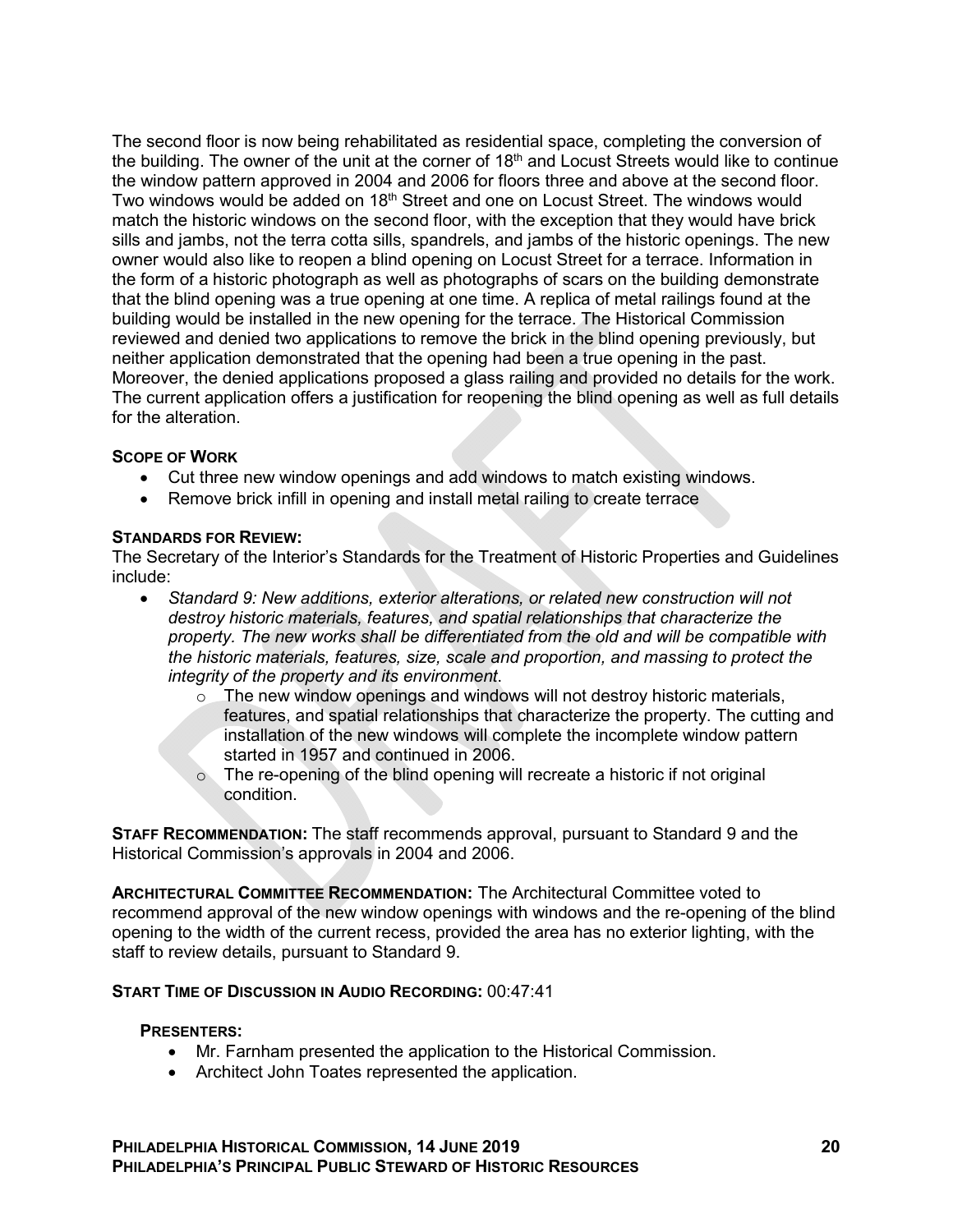### **DISCUSSION:**

- Mr. Toates stated that the Architectural Committee supported his plan to introduce new windows to complete the window pattern and likewise supported his plan to reopen the blind opening, but disagreed with him regarding the appropriate width of the reopened blind opening. He explained that he proposed to reopen it to the width of the fire stair openings directly above, while the Committee suggested reopening it to the width of the area that is currently recessed. He observed that the difference of opinion is an architectural one. He stated that he is attempting to be true to the original design intent of the building. When the original design was discussed at the time of construction, the fire stair voids were referred to as a "slit" and a "slot" that differentiated the corner of the building from the remainder of the building. He stated that his plan is true to this original design intent and would reinforce the corner as originally intended. He stated that the area behind the blind opening was once part of the fire stair, but was disconnected from it at some unknown point in time. Mr. Toates addressed a concern of the Architectural Committee, which had suggested that the new terrace created by reopening the blind opening would be used for grills and umbrellas and other patio accessories that would be distracting when seen from the street. He stated that the Committee's assertion is unfounded; the opening would be only a few feet wide and would bring light and air into the unit, but would be far too small to be used like a roof deck.
- Ms. Cooperman asked about the sequence of changes to the building. She pointed to the 1931 photograph of the building and noted that the blind opening did not appear to be open. Mr. Farnham replied that the 1931 photograph shows that a portion of the blind opening was open, not infilled. He stated that, while the opening in question is discernable as open in the photograph, the similar blind opening to the east along Locust Street, which is currently infilled, is clearly open in the 1931 photograph. Mr. Toates displayed photographs taken from the interior area behind the blind opening that showed that the blind opening had been opened and then infilled with masonry. The brick work has clearly been patched at the opening.
- Mr. Thomas opined that, if reopened, the blind opening should be reopened to the width of the fire stair openings above. If it were reopened to the width of the recessed panel, it would create a very "curious" visual effect. He stated that he would advocate for opening it to the width above, not the recessed width.
- Ms. Cooperman questioned whether the Architectural Committee had, in fact, supported the cutting of the new windows. She questioned whether the Committee would make such a recommendation. Mr. Toates confirmed that the Architectural Committee's minute accurately reflects the review and recommendation of the Committee, which supported the cutting of the new windows to complete the window pattern started in 1957 and continued in 2006.

## **PUBLIC COMMENT:** None.

## **HISTORICAL COMMISSION FINDINGS AND CONCLUSIONS:**

The Historical Commission found that:

- The new window openings and windows will not destroy historic materials, features, and spatial relationships that characterize the property. The cutting and installation of the new windows will complete the incomplete window pattern started in 1957 and continued in 2006.
- The re-opening of the blind opening will recreate a historic if not original condition.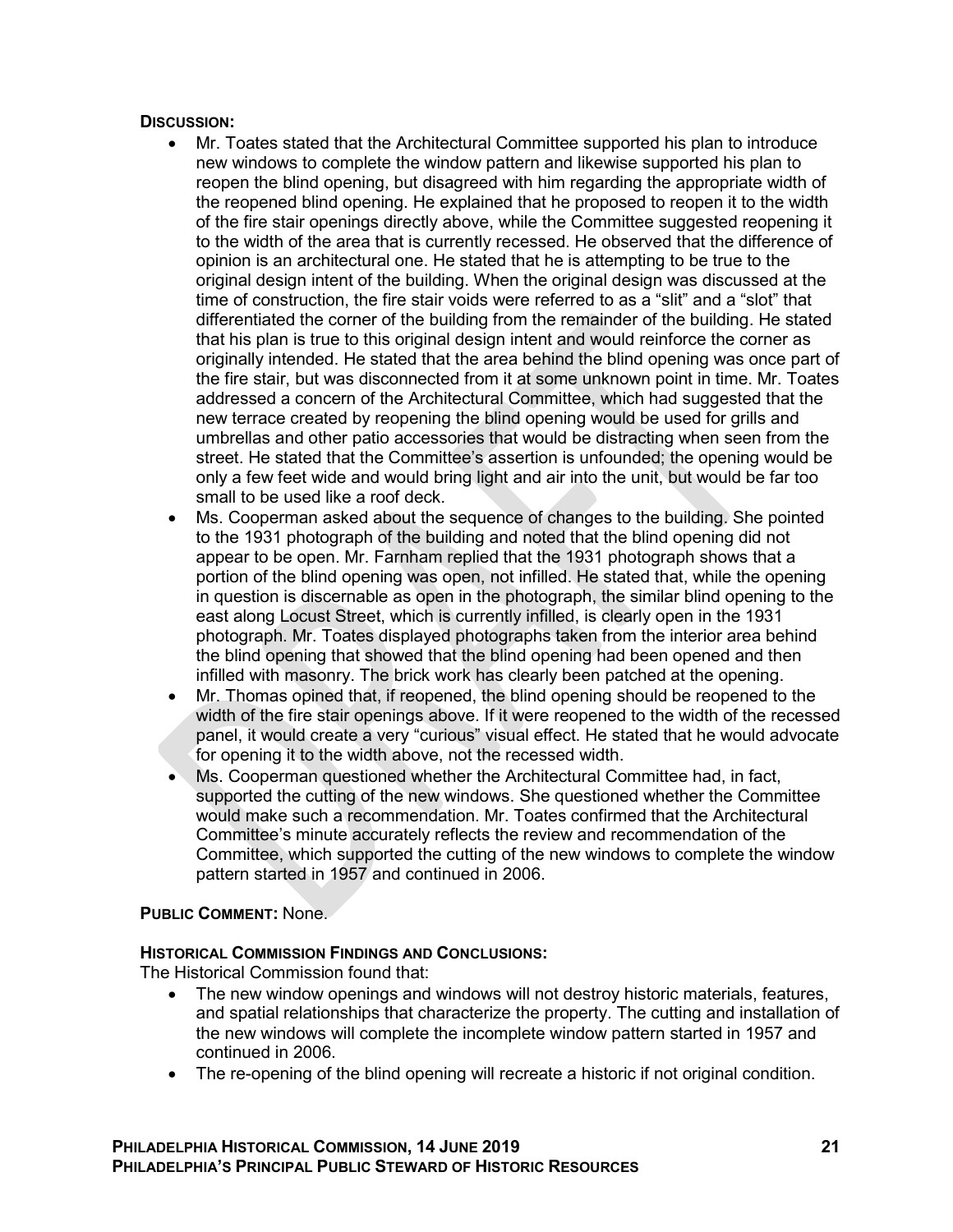The Historical Commission concluded that:

- The proposed work satisfies Standard 9.
- The proposed work is consistent with the Historical Commission's approvals for the building in 2004 and 2006.

**ACTION:** Ms. Trego moved to approve the application, with the staff to review details, pursuant to Standard 9 and the Historical Commission's approvals in 2004 and 2006. Mr. Mattioni seconded the motion, which passed by a vote of 11 to 1.

#### **ITEM: 219-29 S 18TH ST, UNIT 201 MOTION: Approval MOVED BY: Trego SECONDED BY: Mattioni**

| <b>SECONDED BY: MATHONI</b> |              |    |                |               |               |  |  |
|-----------------------------|--------------|----|----------------|---------------|---------------|--|--|
| <b>VOTE</b>                 |              |    |                |               |               |  |  |
| <b>Commissioner</b>         | Yes          | No | <b>Abstain</b> | <b>Recuse</b> | <b>Absent</b> |  |  |
| Thomas, Chair               | X            |    |                |               |               |  |  |
| Cooperman                   |              | X  |                |               |               |  |  |
| Edwards                     | X            |    |                |               |               |  |  |
| Hartner (DPP)               | X            |    |                |               |               |  |  |
| Kaiser (L&I)                | X            |    |                |               |               |  |  |
| Long (DHCD)                 | X            |    |                |               |               |  |  |
| Mattioni                    | X            |    |                |               |               |  |  |
| McCoubrey                   |              |    |                |               | X             |  |  |
| Sánchez (Council)           | $\mathsf{x}$ |    |                |               |               |  |  |
| Trego (PCPC)                | x            |    |                |               |               |  |  |
| Stanford (Commerce)         | X            |    |                |               |               |  |  |
| Turner, Vice Chair          | X            |    |                |               |               |  |  |
| Washington                  | X            |    |                |               |               |  |  |
| Total                       | 11           |    |                |               |               |  |  |

## **ADDRESS: 322-40 RACE ST**

Proposal: Relocate building; remove rear ell; construct mixed-use building Review Requested: Final Approval Owner: Old First Reformed United Church of Christ Applicant: David La Fontaine, Community Ventures History: 1837; First German Reformed Church; altered 1882 and 1968; includes houses at 151 and 153 N. 4th St Individual Designation: 1/25/1966 District Designation: Old City Historic District, Significant, 12/12/2003 Staff Contact: Jon Farnham, jon.farnham@phila.gov, 215-686-7660 **BACKGROUND:** This application proposes to construct a mixed-use building on the site of the Old

First Reformed United Church of Christ at the southeast corner of  $4<sup>th</sup>$  and Race Streets in the Old City Historic District. The building would include residential and service facilities for homeless men, commercial spaces, and offices for the church.

The site of the new building, along  $4<sup>th</sup>$  Street to the west of the church building, currently includes an eighteenth-century house classified as significant, a pseudo-colonial house classified as non-contributing, a surface parking lot, and open space. To clear the site for the new building, the non-contributing building would be demolished and the main block of the eighteenth-century house would be relocated to the south against the party wall of the adjacent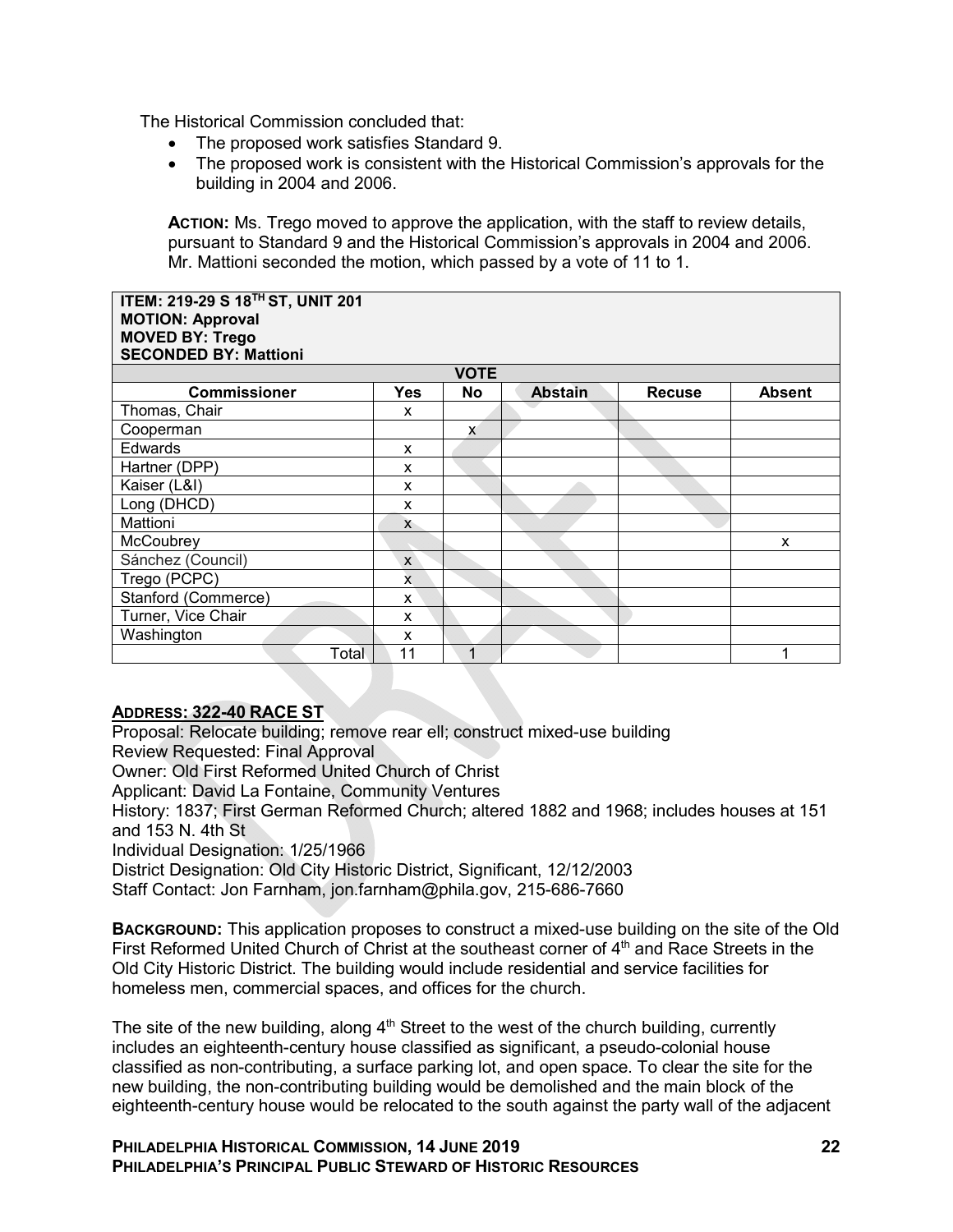building and incorporated into the new building. The rear ell of the eighteenth-century house would be removed. The new building would include a two-story section for church offices adjacent to the relocated house and a five-story section at the corner with commercial space on the ground floor and residential units with support spaces on the upper floors. The new building would be beveled to maintain views of the church from Race Street. The new building would be designed to meet passive house standards and would be clad with brick, cast stone or similar material, EIFS, and metal panels. The church-office section of the building would be clad in cast stone and have the appearance of a separate building. The mass of the new building would be broken down with shifts in height, changes in materials, and the inclusion of bay-like elements. The upper floors would stand on pilotis at the northeast side of the building. It is important to note that, although the land at the corner of  $4<sup>th</sup>$  and Race is now open, it was historically built up with structures about the size of the proposed building. The clearing of that land post-dates the period of significance of the historic district by many decades.

The eighteenth-century house was rehabilitated in the 1970s. A c. 1900 storefront was removed and the first-floor front façade was restored with a door with marble stoop, window, and bulkhead. Unfortunately, the brick used to rebuild the first floor was not a good match for the brick above. To cover the scar in the brick where a beam was inserted above the storefront, a pent eave was added. The pent eave as well as the cornice were returned onto the south party wall; such returns would have been impossible historically owing to the adjacent building. Chimneys were added at the main block and rear ell.

To move the eighteenth-century house, the rear ell and non-historic chimneys would be demolished. The main block would be shifted to the south, onto the surface parking lot. The front façade would be restored, albeit without the bulkhead. As an alternate, the reconstruction of the c. 1900 storefront is proposed, which would provide an accessible entrance to the building.

## **SCOPE OF WORK**

- Remove rear ell and non-historic chimneys of the eighteenth-century house and move main block south to party wall
- Demolish non-contributing house
- Construct mixed-use building

#### **STANDARDS FOR REVIEW:**

Section 14-1005(6)(d) of the historic preservation ordinance prohibits the demolition of a historic resources unless the Historical Commission finds that the demolition is "necessary in the public interest, or unless the Historical Commission finds that the building … cannot be used for any purpose for which it is or may be reasonably adapted."

 The Historical Commission must decide whether the removal of the rear ell and relocation of the main block would constitute a demolition. If they do constitute a demolition, the Historical Commission is prohibited from approving the project without first finding that the demolition is necessary in the public interest or the building cannot be used for any purpose for which it is or may be reasonably adapted.

Section 14-203(88) of the historic preservation ordinance defines "Demolition or Demolish" as:

- The razing or destruction, whether entirely or in significant part, of a building, structure, site, or object. Demolition includes the removal of a building, structure, site, or object from its site or the removal or destruction of the façade or surface.
	- $\circ$  The project does not propose the razing or destruction of the building in its entirety.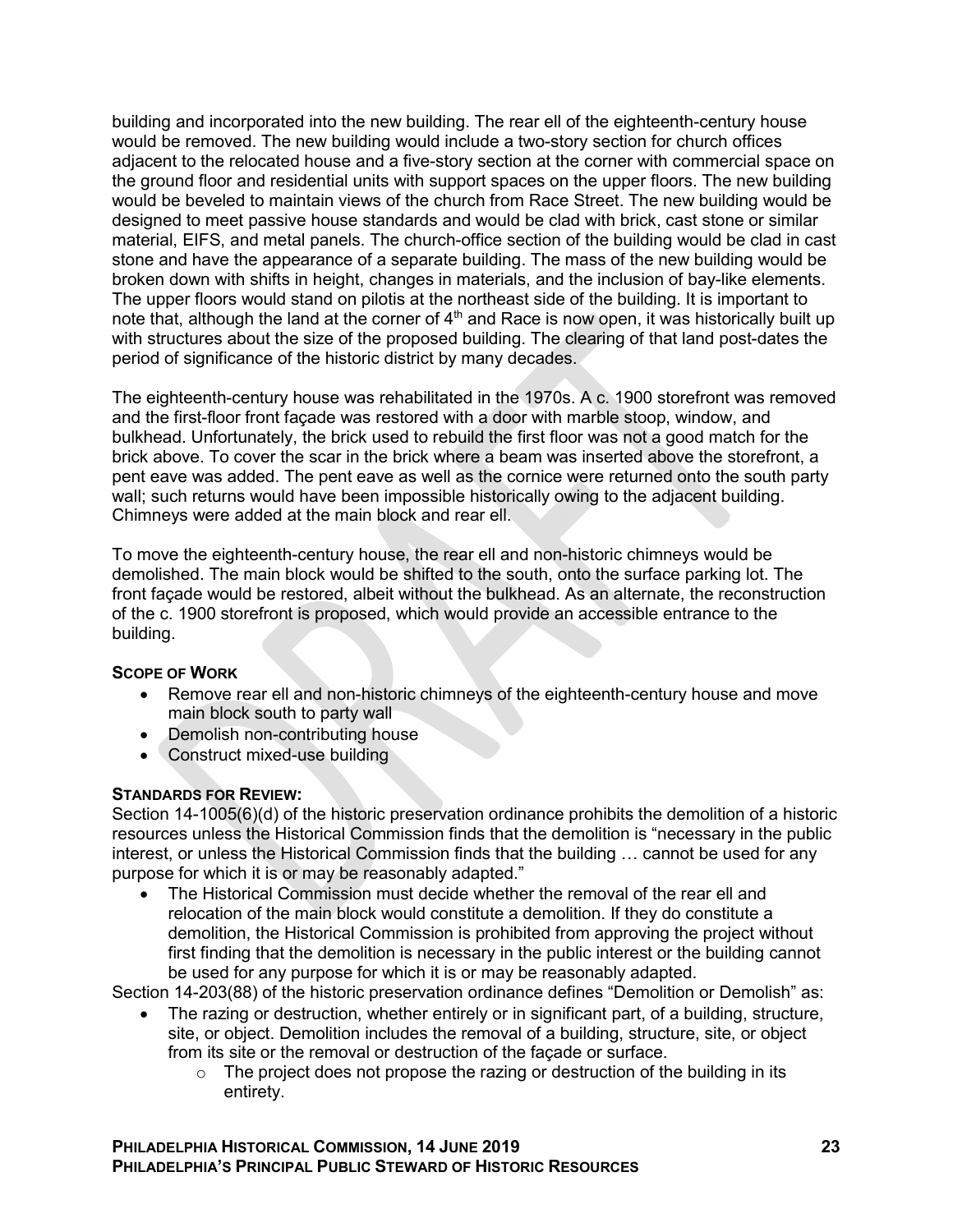- $\circ$  The project does propose the razing or destruction of the rear ell. The Historical Commission must decide whether the removal of the rear ell is a razing or destruction in significant part.
- $\circ$  The project does propose the relocation of the main block. The Historical Commission must decide whether the relocation of the main block is a removal of a building from its site.

The Secretary of the Interior's Standards for the Treatment of Historic Properties and Guidelines include:

- *Standard 9: New additions, exterior alterations, or related new construction will not destroy historic materials, features, and spatial relationships that characterize the property. The new works shall be differentiated from the old and will be compatible with the historic materials, features, size, scale and proportion, and massing to protect the integrity of the property and its environment*.
	- $\circ$  The Historical Commission must decide whether the new construction will destroy historic materials, features, and spatial relationships that characterize the property.
	- $\circ$  The Historical Commission must decide whether the new construction will be differentiated from the old and will be compatible with the historic materials, features, size, scale and proportion, and massing to protect the integrity of the property and its environment.
- *Standard 10: New additions and adjacent or related new construction shall be undertaken in such a manner that if removed in the future, the essential form and integrity of the historic property and its environment would be unimpaired.*
	- $\circ$  The Historical Commission must decide whether the new construction will be undertaken in such a manner that if removed in the future, the essential form and integrity of the historic property and its environment would be unimpaired.
- *Standard 2: The historic character of a property will be retained and preserved. The removal of distinct materials or alterations of features, spaces, and spatial relationships that characterize a property will be avoided.*
- *Standard 5: Distinctive materials, features, finishes, and construction techniques or examples of craftsmanship that characterize a property will be preserved.*
	- o The application proposes to incorporate the main block of the eighteenth-century house into the new building. The front façade would be restored, excepting the cellar bulkhead. As an alternate, a c. 1900 storefront that was removed in the 1970s would be reconstructed.

**STAFF RECOMMENDATION:** The staff recommends approval of the removal of the rear ell and relocation of the main block; and approval in concept of the new building. The staff contends that:

- The removal of the rear ell is not a demolition because it is not a razing or destruction in significant part. The rear ell does not characterize the property and is not part of the essential form and integrity of the historic property because it was not historically visible from the public right-of-way. The removal of the rear ell can be treated as an alteration and does not trigger the demolition prohibition in Section 14-1005(6)(d) of the historic preservation ordinance. The removal satisfies Standards 9 and 10.
- The relocation of the main block is not a demolition because the building will not be removed from its site; it will be relocated on the same site. Moreover, placing the building up against a party wall will restore the historic relationship between this building and an adjacent neighbor. The relocation of the main block can be treated as an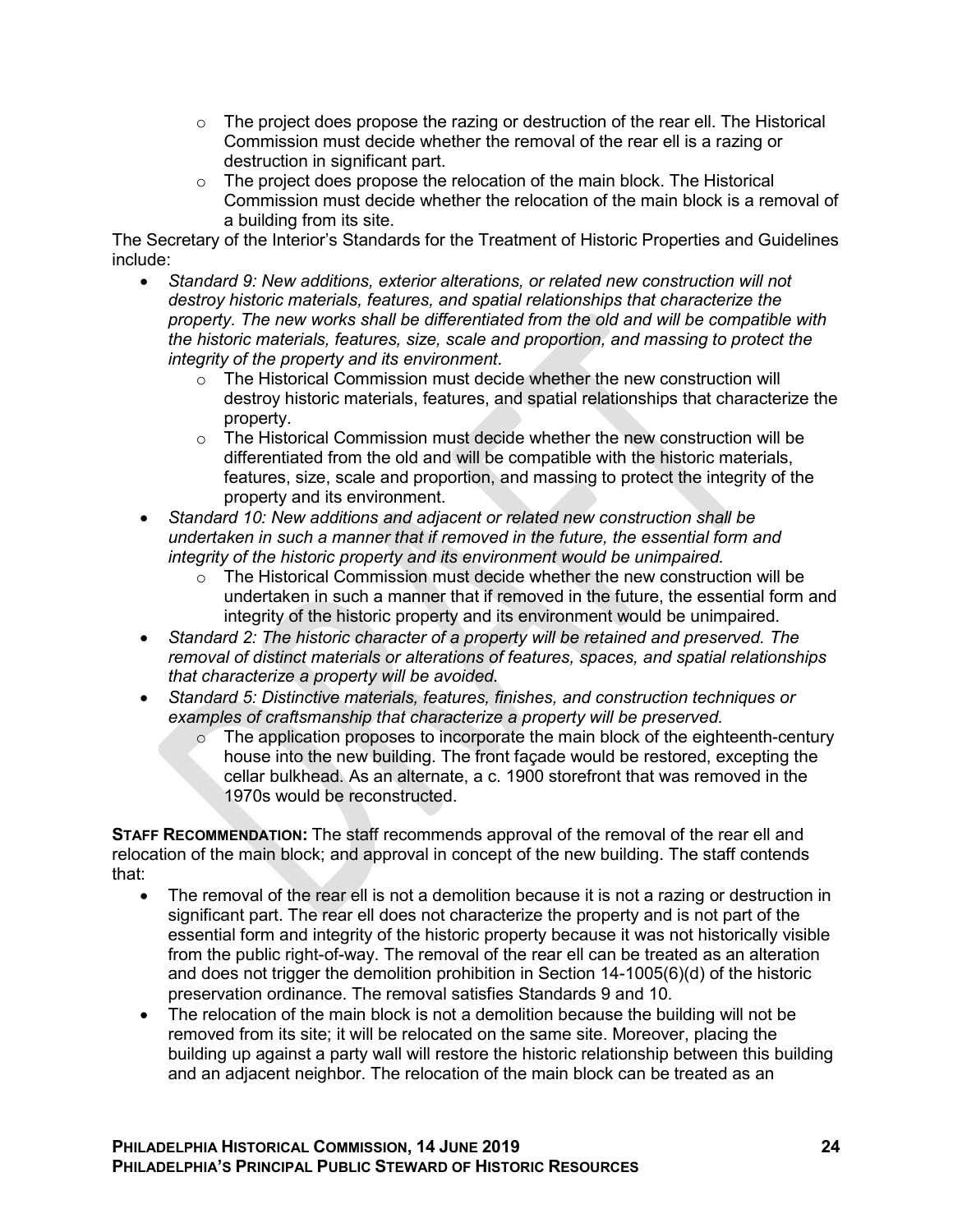alteration and does not trigger the demolition prohibition in Section 14-1005(6)(d) of the historic preservation ordinance. The relocation satisfies Standards 9 and 10.

- The restoration of the main block satisfies Standards 2 and 5, provided the eighteencentury appearance of the first-floor front is retained (in lieu of the reconstructed storefront), including the reconstruction of the cellar bulkhead.
- The overall location, size, and massing of the new building satisfies Standard 9, but aspects of the materials, features, scales, and proportions do not.
	- o The relationships between the brick, stucco, and metal panels seem unresolved. Choices of where to place brick and metal panels seem arbitrary.
	- o The sizes, scales, proportions, and rhythms of the windows are unrelated to those of the surrounding historic buildings.
	- $\circ$  The use of the metal panels to create bay-window-like elements seems appropriate, but the designs of the bays at the corners seems unresolved.
	- $\circ$  The pilotis at the northeast façade seem incompatible with the historic church.
	- $\circ$  The Race Street facade seems unresolved, especially where the windows at the ends of the corridors create a void at the center of what might be considered the main façade.
	- $\circ$  Overall, the design of the new building should be better related to design elements found in the Old City Historic District. Additional detailing of the new construction should be provided for final approval. While full construction drawings are not necessary, the application should provide some information about details like storefront systems, window and door frames, etc.

**ARCHITECTURAL COMMITTEE RECOMMENDATION:** The Architectural Committee voted to recommend approval in concept of the moving of the historic building, removal of the rear ell, and massing and location of the new building, with the understanding that the design of the new building will be revised before final approval.

## **START TIME OF DISCUSSION IN AUDIO RECORDING:** 01:03:40

#### **RECUSALS:**

- Ms. Stanford recused because she sits on the board of Community Ventures, a partner in the project. She excused herself from the meeting.
- Ms. Long recused because the law firm at which her husband works is representing the applicant.

## **PRESENTERS:**

- Mr. Farnham presented the application to the Historical Commission.
- Pastor Michael Caine, preservation consultant Cindy Hamilton, attorney David Gest, developer David LaFontaine, and architects Morris Zimmerman and Kathy Lent represented the application.

## **DISCUSSION:**

- Mr. Gest stated that when they initially submitted the application they were seeking final approval of all aspects of the application. After receiving some feedback, they decided to seek final approval of the relocation of the house with the removal of the rear ell and in-concept approval of the new construction. He stated that they agree with the staff's and Architectural Committee's recommendations.
- Pastor Caine provided a history of the congregation, which was founded in 1727, bought this property in 1747, built a series of church on the site, left the site in 1882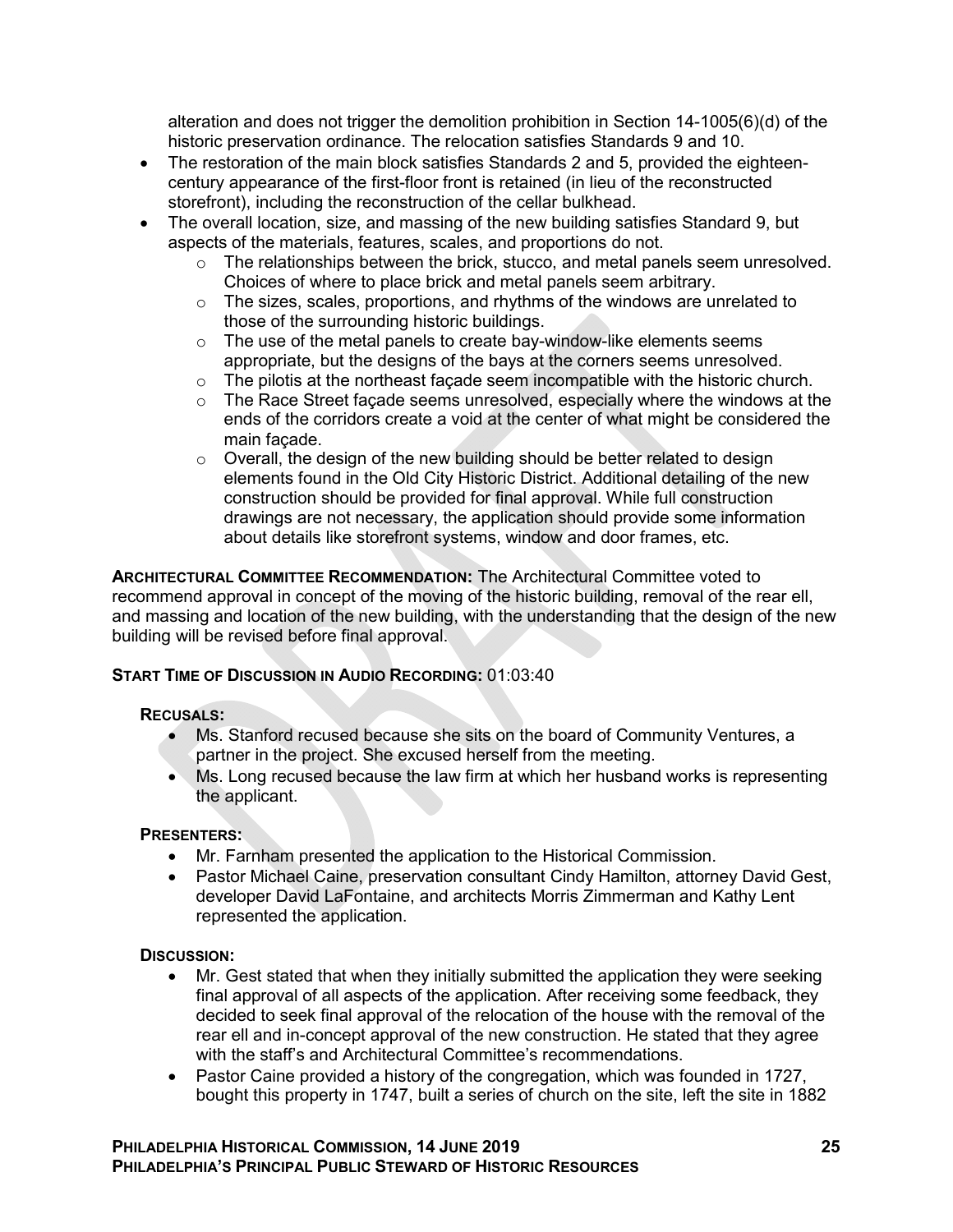for 10<sup>th</sup> and Wallace Streets, and later moved to another site before returning to this site in 1967. When the congregation returned to Old City, it focused on overlooked and forgotten people including the homeless and urban poor. Since 1986, the congregation has hosted homeless persons during the winters. He stated that the homeless accommodations have never been permanent, but would be if this project is realized.

- Mr. LaFontaine explained that his company is a non-profit housing developer, which will partner with the church. He stated that the facility would include units for 34 homeless persons. The building would include 2,400 square feet of commercial space, which was requested by the community. He stated that the project needs a final approval on the moving of the building to pursue funding for the project.
- Ms. Hamilton provided information about the two existing buildings on the construction site. One was built in the 1970s and is non-contributing to the district. The other one, which would be moved, was built in the middle of the eighteenth century and is contributing to the district. She described the historic building. The first-floor has been entirely rebuilt. She showed images of the block at various points in its history. Buildings stood along  $4<sup>th</sup>$  Street to the corner with Race Street. She stated that, as an alternate, they would like to restore the storefront on the historic building as it is seen in historic photographs.
- Mr. Zimmerman stated that he has been in conversation with Wolf Building Movers about shifting the historic house to the south. Mr. Thomas stated that the Historical Commission's staff will need to review the details of the move and the connection with the building to the south. Mr. Zimmerman then presented the conceptual design of the new building. He discussed the many options that they considered with the congregation. He stated that they concluded that placing the largest mass on the corner will allow more light and air to the side of the church, where the windows are located. Mr. Zimmerman explained how the historic building will connect to the new building. He explained how the floor levels will connect. He then discussed their desire to reconstruct the historic storefront on the historic house to be moved. Mr. Thomas discussed ways of making the house accessible with the storefront. Mr. Zimmerman showed drawings and renderings of the proposed building. He stated that they have reached a conclusion on the massing, but are still working on the materials and detailing.

## **PUBLIC COMMENT:**

- Patrick Grossi of the Preservation Alliance stated that his organization does not oppose the relocation of the house or removal of the rear ell. He stated that his organization is agnostic on the reconstruction of the storefront and agrees that the design of the new building needs additional refinement.
- Mr. Farnham pointed out a letter in support of the project from Councilman Squilla.
- Jim Duffin corrected that the building to be moved was constructed in 1775 by a German immigrant.
- Oscar Beisert supported the project but urged that the design of the new building be reconsidered.

## **HISTORICAL COMMISSION FINDINGS AND CONCLUSIONS:**

The Historical Commission found that:

• The block of N.  $4<sup>th</sup>$  Street south of Race Street was historically developed to a density like that proposed in this application.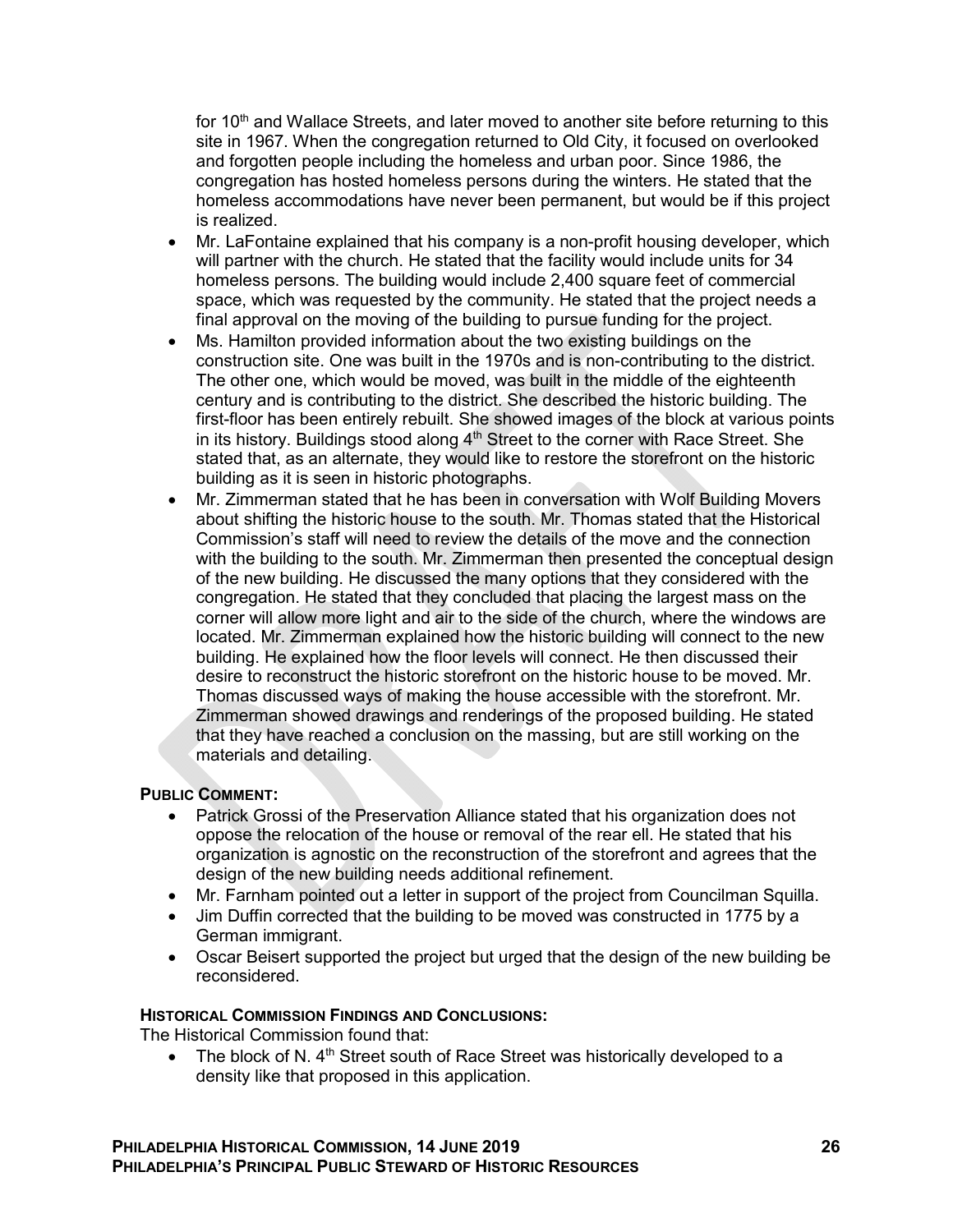- The rear ell of the historic house does not characterize the property and is not part of the essential form and integrity of the historic property.
- The historic house will not be removed from its site; it will be relocated on the same site. The relocation of the historic house up against a party wall will restore the historic relationship between the building and an adjacent neighbor and will restore the street wall.

The Historical Commission concluded that:

- The removal of the rear and relocation of the historic house do not constitute demolition as defined in Section 14-203(88) of the historic preservation ordinance.
- The restoration of the relocated main block of the historic house satisfies Standards 2 and 5.
- The overall location, size, and massing of the new building satisfies Standard 9, but the design details should be refined.

**ACTION:** Ms. Trego moved to grant final approval for the relocation of the house with the removal of the rear ell and to grant approval in concept of the massing and location of the new building. Ms. Cooperman seconded the motion, which passed unanimously.

| <b>ITEM: 322-40 RACE ST</b><br>MOTION: Final approval of the relocation and approval in concept of the new construction<br><b>MOVED BY: Trego</b><br><b>SECONDED BY: Cooperman</b> |            |             |                |               |               |  |
|------------------------------------------------------------------------------------------------------------------------------------------------------------------------------------|------------|-------------|----------------|---------------|---------------|--|
|                                                                                                                                                                                    |            | <b>VOTE</b> |                |               |               |  |
| <b>Commissioner</b>                                                                                                                                                                | <b>Yes</b> | <b>No</b>   | <b>Abstain</b> | <b>Recuse</b> | <b>Absent</b> |  |
| Thomas, Chair                                                                                                                                                                      | x          |             |                |               |               |  |
| Cooperman                                                                                                                                                                          | X          |             |                |               |               |  |
| Edwards                                                                                                                                                                            | X          |             |                |               |               |  |
| Hartner (DPP)                                                                                                                                                                      | x          |             |                |               |               |  |
| Kaiser (L&I)                                                                                                                                                                       | X          |             |                |               |               |  |
| Long (DHCD)                                                                                                                                                                        |            |             |                | X             |               |  |
| Mattioni                                                                                                                                                                           | X          |             |                |               |               |  |
| McCoubrey                                                                                                                                                                          |            |             |                |               | X             |  |
| Sánchez (Council)                                                                                                                                                                  | X          |             |                |               |               |  |
| Trego (PCPC)                                                                                                                                                                       | X.         |             |                |               |               |  |
| Stanford (Commerce)                                                                                                                                                                |            |             |                | X             |               |  |
| Turner, Vice Chair                                                                                                                                                                 | x          |             |                |               |               |  |
| Washington                                                                                                                                                                         | X          |             |                |               |               |  |
| Total                                                                                                                                                                              | 10         |             |                | 2             |               |  |

# **DISCUSSION OF PROPOSED GUIDELINES FOR MEETING CONDUCT**

#### **START TIME OF DISCUSSION IN AUDIO RECORDING:** 01:40:20

#### **DISCUSSION:**

 Mr. Thomas introduced the proposed Guidelines for Meeting Conduct. He stated that the guidelines were intended to ensure participation while allowing the Historical Commission to be efficient.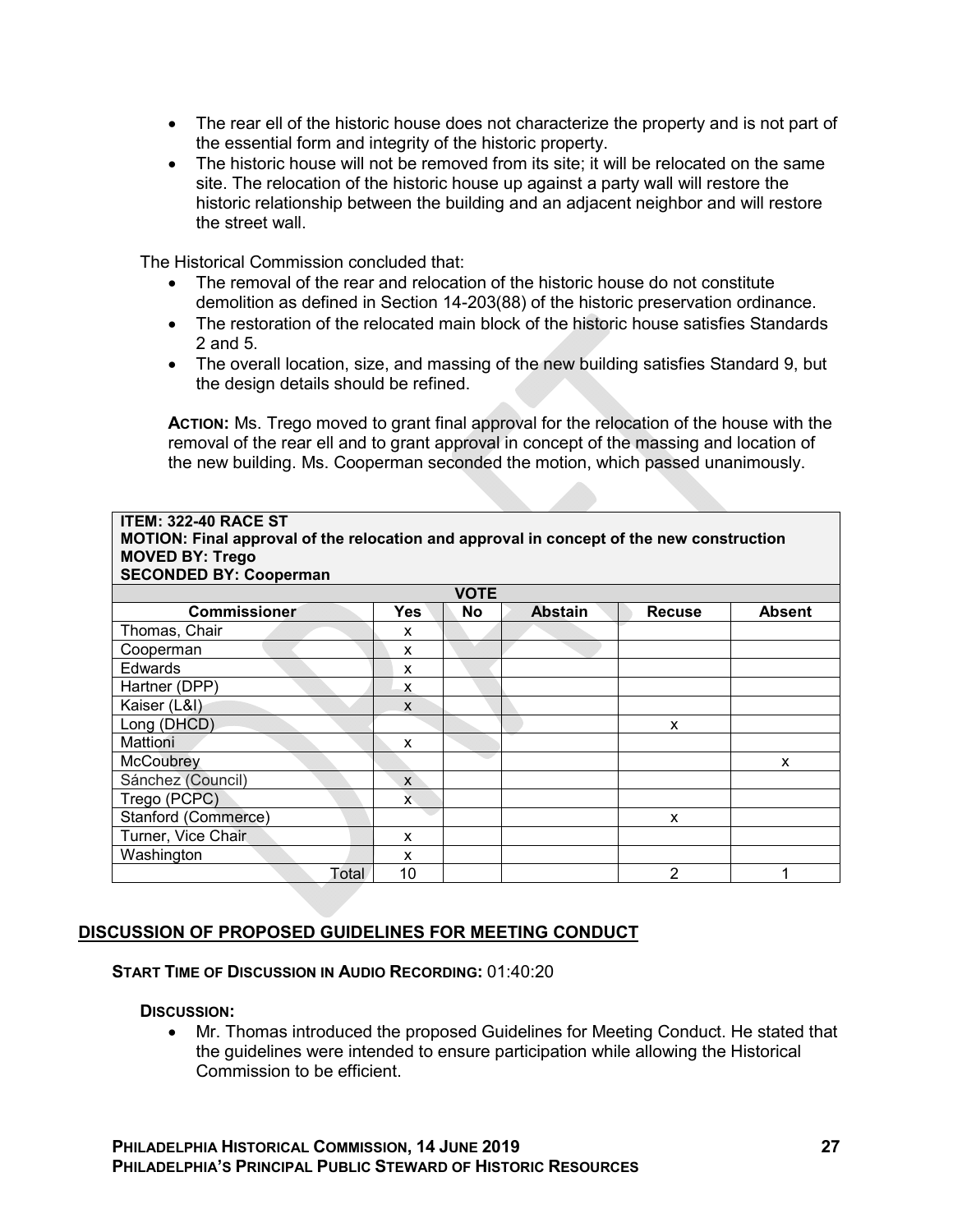- Mr. Farnham explained that Commissioners, applicants, and members of the public had recently expressed concerns that the meetings were becoming extremely lengthy and occasionally unruly. The proposed guidelines are intended to clarify responsibilities and expectations of all parties. He noted that the Law Department had reviewed the proposal and made some amendments. He concluded that the guidelines are intended to elaborate on Section 4.6.b of the Rules & Regulations, which authorizes the chair to "impose reasonable limitations upon public participation to ensure relevance and to avoid excessive repetition."
- Mr. Thomas stated that participation at meetings is essential. These guidelines are not intended to limit participation but instead to ensure that everyone has an opportunity to participate in a timely manner.
- Mr. Farnham observed that the proposed guidelines allow the Historical Commission to deviate from the guidelines at its discretion. The guidelines are not binding, but instead are a set of suggestions for running an orderly, efficient meeting.
- Ms. Cooperman suggested that the Historical Commission clearly inform interested parties that substantial written comments about matters on agendas must be submitted at least seven days in advance of the meeting at which it would be considered.
- Mr. Thomas noted that interested parties should never contact individual Commissioners about matters on agendas. All correspondence should be directed to the Historical Commission's office.

## **PUBLIC COMMENT:**

- Paul Boni asserted that public input is important and should be valued. He contended that two minutes per public comment is not enough. He requested that the Historical Commission create a special category for those with "party status," like a community organization with expert witnesses, to allow for lengthier testimony.
- Molly Gallagher suggested that the Historical Commission and its advisory committees decline to act on matters when applicants fail to appear for their reviews.
- Jim Duffin suggested that, if adopted, the guidelines are provided on the website and at meetings. He also suggested that, during the review of nominations, the nominators and owners should be given chances to respond to one another.
- Paul Steinke of the Preservation Alliance agreed with Mr. Duffin and also suggested that the guidelines are provided in the meeting room. He suggested placing a sign with the guidelines in the room.
- Steven Peitzman concurred with Mr. Duffin and requested that nominators have opportunities to respond to property owners.
- Oscar Beisert concurred with Mr. Duffin and requested that nominators have opportunities to respond to property owners.

**ACTION:** Mr. Mattioni moved to adopt the guidelines with the revisions agreed upon by the Commissioners. Ms. Trego seconded the motion, which passed unanimously.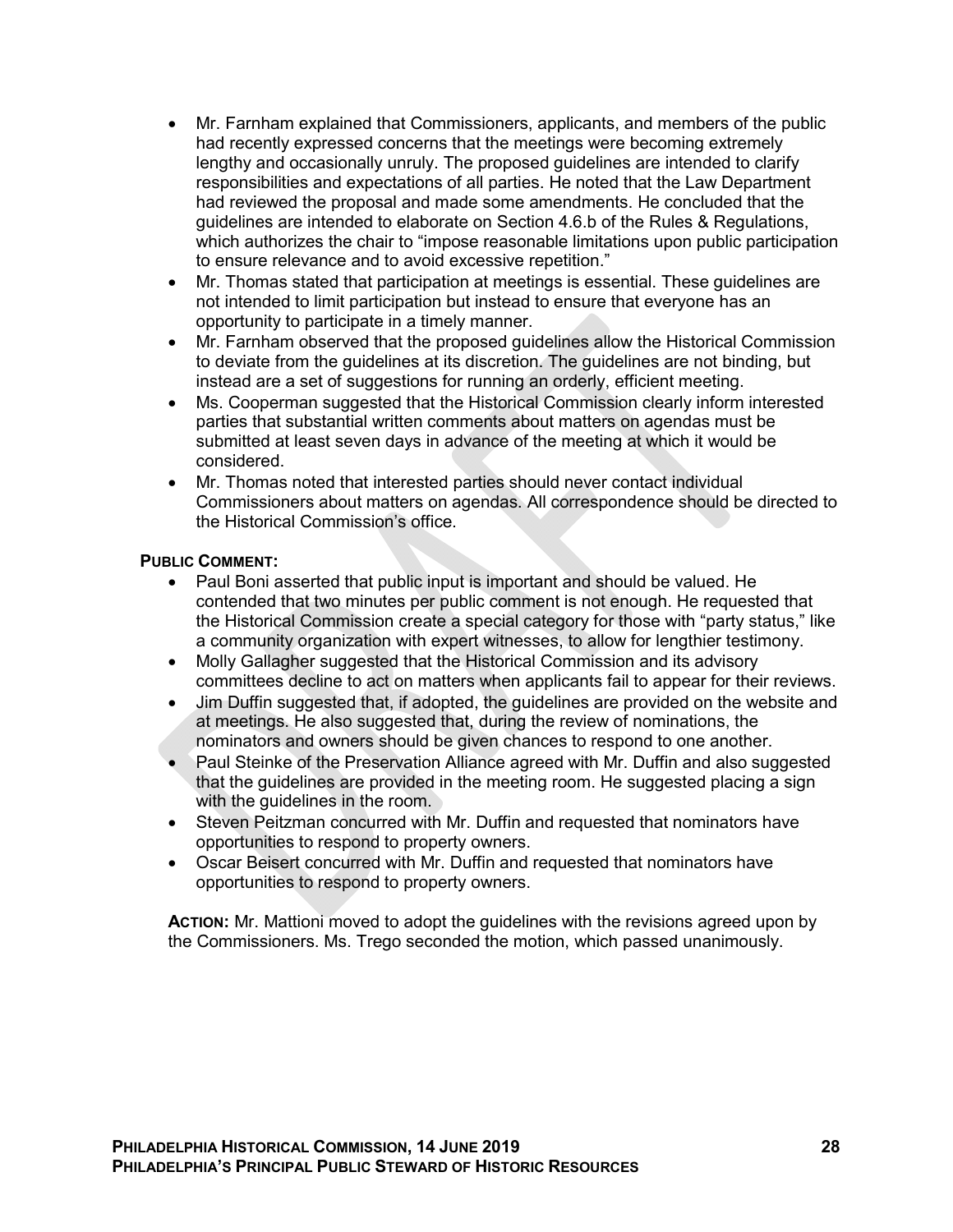#### **ITEM: Proposed guidelines for meeting conduct MOTION: To adopt the Guidelines for Meeting Conduct with amendments MOVED BY: Mattioni SECONDED BY: Edwards VOTE Commissioner Yes No Abstain Recuse Absent** Thomas, Chair X Cooperman x Edwards x Hartner (DPP) x Kaiser (L&I) X Long (DHCD) x Mattioni x McCoubrey x x Sánchez (Council) x Trego (PCPC) x Stanford (Commerce) and the standard commerce of the standard standard standard standard standard standard standard standard standard standard standard standard standard standard standard standard standard standard standar Turner, Vice Chair **x** Washington x<br>Total 11

# **DISCUSSION OF PROPOSED POSTING REQUIREMENTS**

**START TIME OF DISCUSSION IN AUDIO RECORDING:** 02:16:07

**DISCUSSION:**

 Mr. Thomas introduced the posting requirement proposal proffered by the Crosstown Coalition. Mr. Mattioni opined that the Commissioners had not had enough time to consider the proposal. Mr. Thomas agreed. Paul Boni requested to speak on the matter but was told that the Historical Commission would not be considering the proposal at today's meeting, but would take it up at a subsequent meeting.

Total 11 2 2